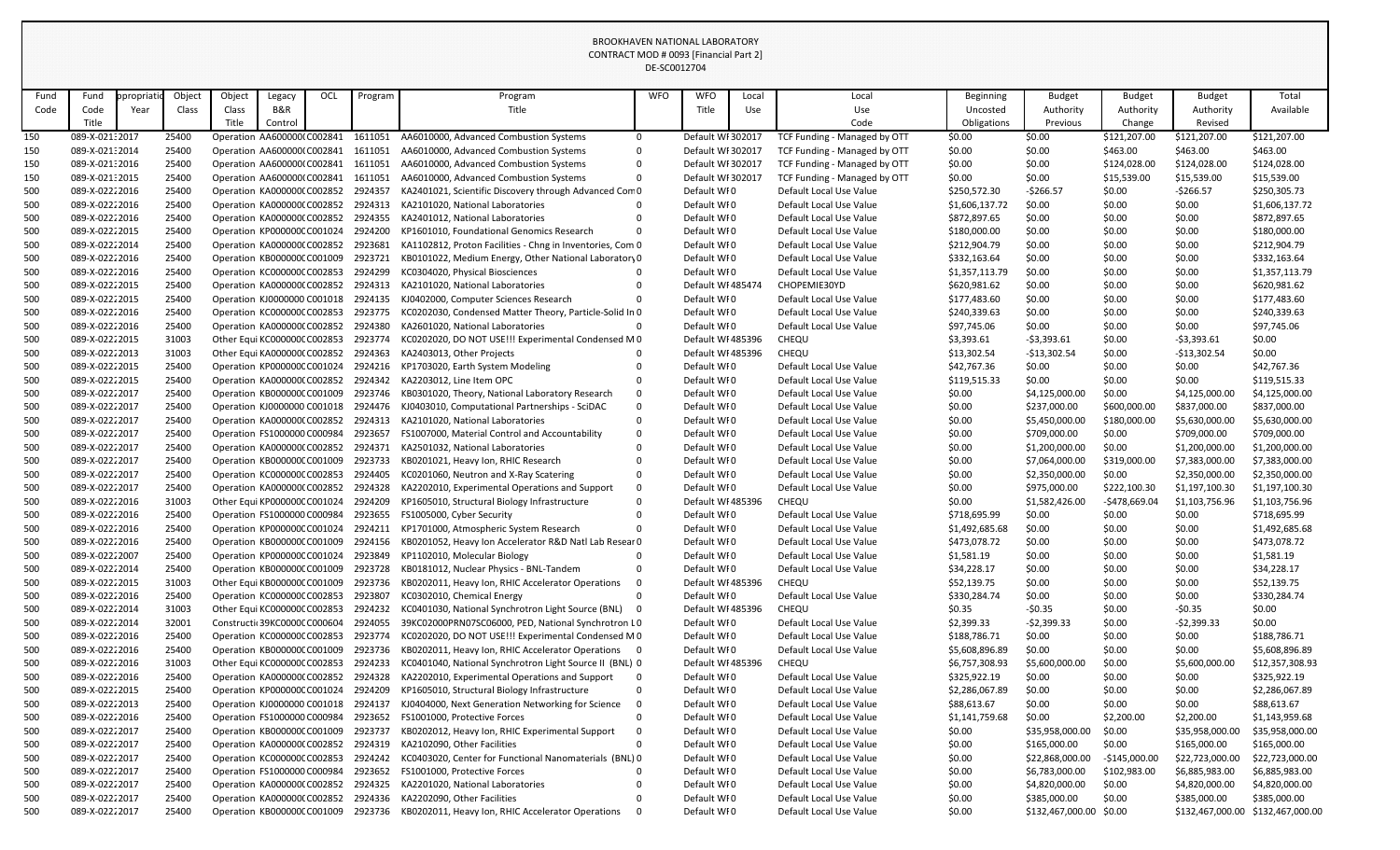| Fund | Fund           | <b>propriati</b> | Object | Object                             | Legacy                       | OCL | Program | Program                                                    | <b>WFO</b>  | <b>WFO</b>        | Local | Local                   | <b>Beginning</b> | <b>Budget</b>   | <b>Budget</b> | <b>Budget</b>   | Total           |
|------|----------------|------------------|--------|------------------------------------|------------------------------|-----|---------|------------------------------------------------------------|-------------|-------------------|-------|-------------------------|------------------|-----------------|---------------|-----------------|-----------------|
| Code | Code           | Year             | Class  | Class                              | <b>B&amp;R</b>               |     |         | Title                                                      |             | Title             | Use   | Use                     | Uncosted         | Authority       | Authority     | Authority       | Available       |
|      | Title          |                  |        | Title                              | Control                      |     |         |                                                            |             |                   |       | Code                    | Obligations      | Previous        | Change        | Revised         |                 |
| 500  | 089-X-02222017 |                  | 32001  |                                    | Constructic39KG0100(C003087  |     | 2924481 | 39KG01000PRN17SC73000 Core Facility Revitalization, EO     |             | Default WI0       |       | Default Local Use Value | \$0.00           | \$1,800,000.00  | \$0.00        | \$1,800,000.00  | \$1,800,000.00  |
|      |                |                  |        |                                    |                              |     |         |                                                            |             |                   |       |                         |                  |                 |               |                 |                 |
| 500  | 089-X-02222017 |                  | 25400  |                                    | Operation KC000000CC002853   |     | 2923775 | KC0202030, Condensed Matter Theory, Particle-Solid In 0    |             | Default WI0       |       | Default Local Use Value | \$0.00           | \$1,554,000.00  | \$0.00        | \$1,554,000.00  | \$1,554,000.00  |
| 500  | 089-X-02222016 |                  | 25400  |                                    | Operation KL0000000 C001021  |     | 2924406 | KL1001000, Science Undergraduate Laboratory Internsh 0     |             | Default WI0       |       | Default Local Use Value | \$657,357.42     | \$0.00          | \$0.00        | \$0.00          | \$657,357.42    |
| 500  | 089-X-02222016 |                  | 25400  |                                    | Operation KC000000CC002853   |     | 2923809 | KC0302030, Heavy Element Chemistry                         |             | Default WI0       |       | Default Local Use Value | \$383,021.77     | \$0.00          | \$0.00        | \$0.00          | \$383,021.77    |
| 500  | 089-X-02222016 |                  | 25400  |                                    | Operation KC000000CC002853   |     | 2924295 | KC0202050, Physical Behavior of Materials                  | $\Omega$    | Default WI0       |       | Default Local Use Value | \$20,444.56      | \$0.00          | \$0.00        | \$0.00          | \$20,444.56     |
| 500  | 089-X-02222016 |                  | 25400  |                                    | Operation KA0000000 C002852  |     | 2924366 | KA2501012, National Laboratories                           |             | Default WI0       |       | Default Local Use Value | \$119,962.39     | \$0.00          | \$0.00        | \$0.00          | \$119,962.39    |
| 500  | 089-X-02222016 |                  | 25400  |                                    | Operation KJ0000000 C001018  |     | 2924135 | KJ0402000, Computer Sciences Research                      | $\Omega$    | Default WI0       |       | Default Local Use Value | \$500,000.00     | \$0.00          | \$0.00        | \$0.00          | \$500,000.00    |
| 500  | 089-X-02222015 |                  | 25400  |                                    | Operation KJ0000000 C001018  |     | 2924137 | KJ0404000, Next Generation Networking for Science          | $\Omega$    | Default WI0       |       | Default Local Use Value | \$220,490.65     | $-52,864.15$    | \$0.00        | $-52,864.15$    | \$217,626.50    |
| 500  | 089-X-02222016 |                  | 25400  |                                    | Operation KB000000C C001009  |     | 2923733 | KB0201021, Heavy Ion, RHIC Research                        |             | Default WI0       |       | Default Local Use Value | \$1,156,414.54   | \$0.00          | \$0.00        | \$0.00          | \$1,156,414.54  |
| 500  | 089-X-02222016 |                  | 25400  |                                    | Operation KA0000000 C002852  |     | 2924346 | KA2301020, National Laboratories                           | $\Omega$    | Default WI0       |       | Default Local Use Value | \$515,439.32     | \$0.00          | \$0.00        | \$0.00          | \$515,439.32    |
| 500  | 089-X-02222016 |                  | 31003  |                                    | Other Equi KC000000C C002853 |     | 2924242 | KC0403020, Center for Functional Nanomaterials (BNL) 0     |             | Default WI 485396 |       | <b>CHEQU</b>            | \$2,135,454.47   | \$0.00          | \$0.00        | \$0.00          | \$2,135,454.47  |
| 500  | 089-X-02222016 |                  | 31001  |                                    | Major Iten KA0000000 C002852 |     | 2924320 | KA2103011, MIE                                             | $\Omega$    | Default WI 485486 |       | CHEQUMIE30YD            | \$9,394,807.12   | \$0.00          | \$0.00        | \$0.00          | \$9,394,807.12  |
| 500  | 089-X-02222017 |                  | 25400  |                                    | Operation KC000000CC002853   |     | 2923809 | KC0302030, Heavy Element Chemistry                         |             | Default WI0       |       | Default Local Use Value | \$0.00           | \$212,000.00    | \$0.00        | \$212,000.00    | \$212,000.00    |
| 500  | 089-X-02222017 |                  | 25400  |                                    | Operation FS1000000 C000984  |     | 2923656 | FS1006000, Personnel Security                              |             | Default WI0       |       | Default Local Use Value | \$0.00           | \$589,000.00    | \$0.00        | \$589,000.00    | \$589,000.00    |
| 500  | 089-X-02222017 |                  | 25400  |                                    | Operation KC000000CC002853   |     | 2924299 | KC0304020, Physical Biosciences                            |             | Default WI0       |       | Default Local Use Value | \$0.00           | \$3,841,000.00  | \$0.00        | \$3,841,000.00  | \$3,841,000.00  |
| 500  | 089-X-02222017 |                  | 25400  |                                    | Operation KP000000C C001024  |     | 2924211 | KP1701000, Atmospheric System Research                     | $\Omega$    | Default WI0       |       | Default Local Use Value | \$0.00           | \$4,830,000.00  | \$0.00        | \$4,830,000.00  | \$4,830,000.00  |
| 500  | 089-X-02222017 |                  | 25400  |                                    | Operation KL0000000 C001021  |     | 2924407 | KL1002000, Community College Internship Program            | $\mathbf 0$ | Default WI0       |       | Default Local Use Value | \$0.00           | \$180,000.00    | \$0.00        | \$180,000.00    | \$180,000.00    |
|      | 089-X-02222017 |                  | 25400  |                                    |                              |     | 2924382 | KA2602010, Accelerator Operations and Support              | $\Omega$    | Default WI0       |       | Default Local Use Value |                  |                 |               |                 | \$3,705,000.00  |
| 500  |                |                  |        |                                    | Operation KA0000000 C002852  |     |         |                                                            |             |                   |       |                         | \$0.00           | \$3,613,000.00  | \$92,000.00   | \$3,705,000.00  |                 |
| 500  | 089-X-02222017 |                  | 25400  |                                    | Operation KC000000CC002853   |     | 2923769 | KC0201010, Structure Of Materials                          |             | Default WI0       |       | Default Local Use Value | \$0.00           | \$3,634,000.00  | \$0.00        | \$3,634,000.00  | \$3,634,000.00  |
| 500  | 089-X-02222016 |                  | 25400  |                                    | Operation KP000000C C001024  |     | 2924216 | KP1703020, Earth System Modeling                           |             | Default WI0       |       | Default Local Use Value | \$0.00           | \$120,000.00    | \$0.00        | \$120,000.00    | \$120,000.00    |
| 500  | 089-X-02222017 |                  | 25400  |                                    | Operation KC000000CC002853   |     | 2924421 | KC0406030, Long Term Surveillance and Maintenance          | 0           | Default WI0       |       | Default Local Use Value | \$0.00           | \$7,225,000.00  | \$145,000.00  | \$7,370,000.00  | \$7,370,000.00  |
| 500  | 089-X-02222011 |                  | 25400  |                                    | Operation KC000000CC002853   |     | 2923769 | KC0201010, Structure Of Materials                          |             | Default WI0       |       | Default Local Use Value | \$0.00           | \$0.00          | \$6,396.46    | \$6,396.46      | \$6,396.46      |
| 500  | 089-X-02222012 |                  | 25400  |                                    | Operation KC000000CC002853   |     | 2923769 | KC0201010, Structure Of Materials                          | $\Omega$    | Default WI0       |       | Default Local Use Value | \$0.00           | \$0.00          | \$61,762.66   | \$61,762.66     | \$61,762.66     |
| 500  | 089-X-02222011 |                  | 31003  |                                    | Other Equi KC000000C C002853 |     | 3023325 | KC0203020, Synthesis and Processing Science                | $\Omega$    | Default WI 485396 |       | <b>CHEQU</b>            | \$2,515.98       | \$0.00          | \$0.00        | \$0.00          | \$2,515.98      |
| 500  | 089-X-02222016 |                  | 25400  |                                    | Operation KA0000000 C002852  |     | 2924368 | KA2501021, LHC Accelerator Research                        | $\Omega$    | Default WI0       |       | Default Local Use Value | \$171,563.78     | \$0.00          | \$0.00        | \$0.00          | \$171,563.78    |
| 500  | 089-X-02222016 |                  | 32003  |                                    | Accelerato KA0000000 C002852 |     | 2924382 | KA2602010, Accelerator Operations and Support              | $\Omega$    | Default WI 485395 |       | <b>CHAIP</b>            | \$338,106.61     | \$0.00          | \$0.00        | \$0.00          | \$338,106.61    |
| 500  | 089-X-02222014 |                  | 25400  |                                    | Operation KA0000000 C002852  |     | 2923680 | KA1102811, Proton Facilities - Chng in Inventories, Spec 0 |             | Default WI0       |       | Default Local Use Value | \$25,126.18      | \$0.00          | \$0.00        | \$0.00          | \$25,126.18     |
| 500  | 089-X-02222016 |                  | 25400  |                                    | Operation KA000000(C002852   |     | 2924369 | KA2501022, Muon Accelerators                               | $\Omega$    | Default WI0       |       | Default Local Use Value | \$624,552.42     | \$0.00          | \$0.00        | \$0.00          | \$624,552.42    |
| 500  | 089-X-02222016 |                  | 31003  |                                    | Other Equi FS1000000 C000984 |     | 2923655 | FS1005000, Cyber Security                                  | $\Omega$    | Default WI 485396 |       | CHEQU                   | \$720,000.00     | \$0.00          | \$0.00        | \$0.00          | \$720,000.00    |
| 500  | 089-X-02222016 |                  | 32001  |                                    | Constructic39KA0000CC002786  |     | 2924263 | 39KA00000PRN11SC40000, Long Baseline Neutrino Expt0        |             | Default WI0       |       | Default Local Use Value | \$2,784,013.23   | \$0.00          | \$0.00        | \$0.00          | \$2,784,013.23  |
| 500  | 089-X-02222016 |                  | 25400  |                                    | Operation KC000000CC002853   |     | 2923803 | KC0301020, Chemical Physics                                |             | Default WI0       |       | Default Local Use Value | \$268,939.89     | \$0.00          | \$0.00        | \$0.00          | \$268,939.89    |
| 500  | 089-X-02222015 |                  | 25400  |                                    | Operation KA0000000 C002852  |     | 2924336 | KA2202090, Other Facilities                                |             | Default WI0       |       | Default Local Use Value | \$284,282.14     | \$0.00          | \$0.00        | \$0.00          | \$284,282.14    |
| 500  | 089-X-02222016 |                  | 25400  |                                    | Operation KC000000CC002853   |     | 2924460 | KC0301050, Condensed Phase & Interfacial Molecular S 0     |             | Default WI0       |       | Default Local Use Value | \$63,125.86      | \$0.00          | \$0.00        | \$0.00          | \$63,125.86     |
| 500  | 089-X-02222016 |                  | 25400  |                                    | Operation KJ0000000 C001018  |     | 2924137 | KJ0404000, Next Generation Networking for Science          | 0           | Default WI0       |       | Default Local Use Value | \$471,000.00     | \$0.00          | \$0.00        | \$0.00          | \$471,000.00    |
| 500  | 089-X-02222016 |                  | 25400  |                                    | Operation FS1000000 C000984  |     | 2923654 | FS1004000, Information Security                            |             | Default WI0       |       | Default Local Use Value | \$219,425.15     | \$0.00          | \$0.00        | \$0.00          | \$219,425.15    |
|      |                |                  |        |                                    |                              |     |         |                                                            |             |                   |       |                         |                  |                 |               |                 |                 |
| 500  | 089-X-02222016 |                  | 25400  |                                    | Operation KA0000000 C002852  |     | 2924319 | KA2102090, Other Facilities                                |             | Default WI0       |       | Default Local Use Value | \$167,707.69     | $-521,673.92$   | \$0.00        | $-521,673.92$   | \$146,033.77    |
| 500  | 089-X-02222016 |                  | 25400  |                                    | Operation KA0000000 C002852  |     | 2924358 | KA2401022, Scientific Computing                            |             | Default WI0       |       | Default Local Use Value | \$31,794.97      | \$0.00          | \$0.00        | \$0.00          | \$31,794.97     |
| 500  | 089-X-02222017 |                  | 25400  |                                    | Operation KA0000000 C002852  |     | 2924320 | KA2103011, MIE                                             |             | Default WI 485493 |       | CHOPEMIE61BM            | \$0.00           | \$3,452,000.00  | \$0.00        | \$3,452,000.00  | \$3,452,000.00  |
| 500  | 089-X-02222017 |                  | 32003  |                                    | Accelerato KA0000000 C002852 |     | 2924382 | KA2602010, Accelerator Operations and Support              | $\Omega$    | Default WI 485395 |       | <b>CHAIP</b>            | \$0.00           | \$1,163,000.00  | \$0.00        | \$1,163,000.00  | \$1,163,000.00  |
| 500  | 089-X-02222017 |                  | 25400  |                                    | Operation KB000000C C001009  |     | 2923749 | KB0301042, Theory, Nuclear Data, National Laboratory 0     |             | Default WI0       |       | Default Local Use Value | \$0.00           | \$3,990,000.00  | \$618,666.00  | \$4,608,666.00  | \$4,608,666.00  |
| 500  | 089-X-02222017 |                  | 31003  |                                    | Other Equi KA0000000 C002852 |     | 2924363 | KA2403013, Other Projects                                  |             | Default WI 485396 |       | <b>CHEQU</b>            | \$0.00           | \$750,000.00    | \$0.00        | \$750,000.00    | \$750,000.00    |
| 500  | 089-X-02222017 |                  | 25400  |                                    | Operation KB000000C C001009  |     | 2923721 | KB0101022, Medium Energy, Other National Laboratory 0      |             | Default WI0       |       | Default Local Use Value | \$0.00           | \$2,289,000.00  | \$0.00        | \$2,289,000.00  | \$2,289,000.00  |
| 500  | 089-X-02222017 |                  | 25400  |                                    | Operation KP000000CC001024   |     | 2924462 | KP1703040, Climate Model Development and Validatior 0      |             | Default WI0       |       | Default Local Use Value | \$0.00           | \$1,431,000.00  | \$0.00        | \$1,431,000.00  | \$1,431,000.00  |
| 500  | 089-X-02222017 |                  | 25400  |                                    | Operation KC000000CC002853   |     | 2924460 | KC0301050, Condensed Phase & Interfacial Molecular S 0     |             | Default WI0       |       | Default Local Use Value | \$0.00           | \$1,546,000.00  | \$0.00        | \$1,546,000.00  | \$1,546,000.00  |
| 500  | 089-X-02222017 |                  | 31003  |                                    | Other Equi KC000000C C002853 |     | 2924233 | KC0401040, National Synchrotron Light Source II (BNL) 0    |             | Default WI 485396 |       | CHEQU                   | \$0.00           | \$8,200,000.00  | \$0.00        | \$8,200,000.00  | \$8,200,000.00  |
| 500  | 089-X-02222017 |                  | 25400  |                                    | Operation KC000000CC002853   |     | 2923803 | KC0301020, Chemical Physics                                |             | Default WI0       |       | Default Local Use Value | \$0.00           | \$1,802,000.00  | \$0.00        | \$1,802,000.00  | \$1,802,000.00  |
| 500  | 089-X-02222017 |                  | 25400  |                                    | Operation KA0000000 C002852  |     | 2924314 | KA2101030, University Service Accounts                     |             | Default WI0       |       | Default Local Use Value | \$0.00           | \$133,670.00    | \$5,000.00    | \$138,670.00    | \$138,670.00    |
| 500  | 089-X-02222017 |                  | 25400  |                                    | Operation KC000000CC002853   |     | 2924447 | KC0213010, Computational Materials Sciences                |             | Default WI0       |       | Default Local Use Value | \$0.00           | \$2,875,000.00  | \$0.00        | \$2,875,000.00  | \$2,875,000.00  |
| 500  | 089-X-02222017 |                  | 25400  |                                    | Operation KB000000C C001009  |     | 2923734 | KB0201022, Heavy Ion, Other National Laboratory Rese 0     |             | Default WI0       |       | Default Local Use Value | \$0.00           | \$25,000.00     | \$0.00        | \$25,000.00     | \$25,000.00     |
| 500  | 089-X-02222017 |                  | 25400  |                                    | Operation FS1000000 C000984  |     | 2923653 | FS1002000, Security Systems                                | $\Omega$    | Default WI0       |       | Default Local Use Value | \$0.00           | \$896,000.00    | \$0.00        | \$896,000.00    | \$896,000.00    |
| 500  | 089-X-02222017 |                  | 31003  |                                    | Other Equi KB000000C C001009 |     | 2923737 | KB0202012, Heavy Ion, RHIC Experimental Support            | 0           | Default WI 485396 |       | <b>CHEQU</b>            | \$0.00           | \$2,650,000.00  | \$0.00        | \$2,650,000.00  | \$2,650,000.00  |
| 500  | 089-X-02222017 |                  | 25400  |                                    | Operation KC000000CC002853   |     | 2924300 | KC0304030, Solar Photochemistry                            | $\Omega$    | Default WI0       |       | Default Local Use Value | \$0.00           | \$6,755,000.00  | \$0.00        | \$6,755,000.00  | \$6,755,000.00  |
|      | 089-X-02222015 |                  | 25400  |                                    | Operation KC000000CC002853   |     | 2924233 | KC0401040, National Synchrotron Light Source II (BNL) 0    |             | Default WI0       |       | Default Local Use Value |                  | \$41,574.49     |               | \$41,574.49     | \$41,574.49     |
| 500  |                |                  |        |                                    |                              |     |         |                                                            |             |                   |       |                         | \$0.00           |                 | \$0.00        |                 |                 |
| 500  | 089-X-02222017 |                  | 25400  |                                    | Operation KA0000000 C002852  |     | 2924317 | KA2102021, ATLAS Detector and Computing Support            | - 0         | Default WI0       |       | Default Local Use Value | \$0.00           | \$22,932,953.00 | \$0.00        | \$22,932,953.00 | \$22,932,953.00 |
| 500  | 089-X-02222014 |                  | 25400  |                                    | Operation KC000000CC002853   |     | 2923769 | KC0201010, Structure Of Materials                          | $\Omega$    | Default WI0       |       | Default Local Use Value | \$0.00           | \$0.00          | \$29,856.16   | \$29,856.16     | \$29,856.16     |
| 500  | 089-X-02222013 |                  | 25400  | Operation KC000000CC002853 2923769 |                              |     |         | KC0201010, Structure Of Materials                          | $\Omega$    | Default WI0       |       | Default Local Use Value | \$0.00           | \$0.00          | \$130,348.22  | \$130,348.22    | \$130,348.22    |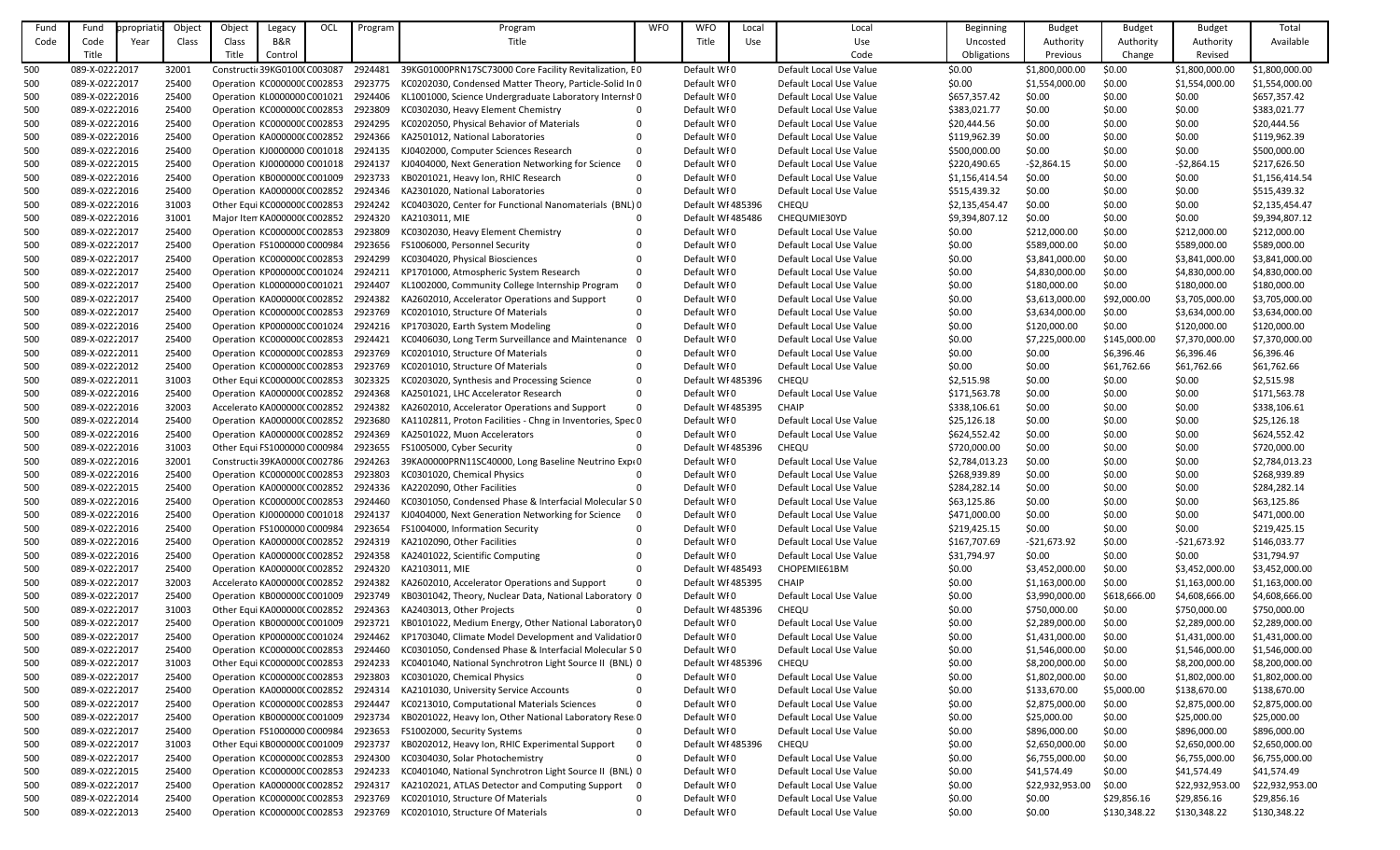| Fund | Fund           | ppropriatio | Object | Object                        | Legacy  | OCL | Program | Program                                                 | <b>WFO</b>   | <b>WFO</b>        | Local | Local                   | Beginning       | <b>Budget</b>    | <b>Budget</b>   | <b>Budget</b>    | Total            |
|------|----------------|-------------|--------|-------------------------------|---------|-----|---------|---------------------------------------------------------|--------------|-------------------|-------|-------------------------|-----------------|------------------|-----------------|------------------|------------------|
| Code | Code           | Year        | Class  | Class                         | B&R     |     |         | Title                                                   |              | Title             | Use   | Use                     | Uncosted        | Authority        | Authority       | Authority        | Available        |
|      | Title          |             |        | Title                         | Control |     |         |                                                         |              |                   |       | Code                    | Obligations     | Previous         | Change          | Revised          |                  |
| 500  | 089-X-02222013 |             | 32001  | Constructic 39KG00000 C002739 |         |     | 2924227 | 39KG01000PRN10SC72000, Renovate Science Laborator 0     |              | Default WI0       |       | Default Local Use Value | \$13,328.21     | \$0.00           | \$0.00          | \$0.00           | \$13,328.21      |
|      | 089-X-02222016 |             | 25400  |                               |         |     | 2923656 |                                                         |              | Default WI0       |       |                         |                 |                  | \$0.00          |                  |                  |
| 500  |                |             |        | Operation FS1000000 C000984   |         |     |         | FS1006000, Personnel Security                           |              |                   |       | Default Local Use Value | \$205,594.31    | \$0.00           |                 | \$0.00           | \$205,594.31     |
| 500  | 089-X-02222016 |             | 25400  | Operation KL0000000 C001021   |         |     | 2924414 | KL1500000, Outreach                                     |              | Default WI0       |       | Default Local Use Value | \$40,000.00     | \$0.00           | \$0.00          | \$0.00           | \$40,000.00      |
| 500  | 089-X-02222011 |             | 25400  | Operation KP000000C C001024   |         |     | 2924206 | KP1602020, Radiobiology                                 |              | Default WI0       |       | Default Local Use Value | \$133,299.29    | $-5423.11$       | \$0.00          | $-5423.11$       | \$132,876.18     |
| 500  | 089-X-02222014 |             | 25400  | Operation KP000000C C001024   |         |     | 2924217 | KP1703030, Integrated Assessment                        |              | Default WI0       |       | Default Local Use Value | \$66.09         | $-566.09$        | \$0.00          | $-566.09$        | \$0.00           |
| 500  | 089-X-02222016 |             | 25400  | Operation KC000000C C002853   |         |     | 3023325 | KC0203020, Synthesis and Processing Science             | 0            | Default WI0       |       | Default Local Use Value | \$79,184.60     | \$0.00           | \$0.00          | \$0.00           | \$79,184.60      |
| 500  | 089-X-02222016 |             | 25400  | Operation KB000000C C001009   |         |     | 2923746 | KB0301020, Theory, National Laboratory Research         | $\mathbf{0}$ | Default WI0       |       | Default Local Use Value | \$1,702,019.19  | \$0.00           | \$0.00          | \$0.00           | \$1,702,019.19   |
| 500  | 089-X-02222016 |             | 25400  | Operation KC000000C C002853   |         |     | 2923769 | KC0201010, Structure Of Materials                       |              | Default WI0       |       | Default Local Use Value | \$1,977,142.14  | \$0.00           | \$11,389.98     | \$11,389.98      | \$1,988,532.12   |
| 500  | 089-X-02222016 |             | 25400  | Operation KC000000C C002853   |         |     | 2924300 | KC0304030, Solar Photochemistry                         |              | Default WI0       |       | Default Local Use Value | \$2,017,288.63  | \$0.00           | \$0.00          | \$0.00           | \$2,017,288.63   |
| 500  | 089-X-02222015 |             | 25400  | Operation KC000000C C002853   |         |     | 2924232 | KC0401030, National Synchrotron Light Source (BNL)      | -0           | Default WI0       |       | Default Local Use Value | \$90,348.79     | $-541,574.49$    | \$0.00          | $-$41,574.49$    | \$48,774.30      |
| 500  | 089-X-02222016 |             | 25400  | Operation FS1000000 C000984   |         |     | 2923658 | FS1009000, Program Management                           | $\Omega$     | Default WI0       |       | Default Local Use Value | \$502,270.24    | \$0.00           | \$0.00          | \$0.00           | \$502,270.24     |
| 500  | 089-X-02222016 |             | 25400  | Operation KC000000CC002853    |         |     | 2924421 | KC0406030, Long Term Surveillance and Maintenance 0     |              | Default WI0       |       | Default Local Use Value | \$688,593.25    | \$0.00           | \$0.00          | \$0.00           | \$688,593.25     |
| 500  | 089-X-02222016 |             | 32003  | Accelerato KB000000C C001009  |         |     | 2923736 | KB0202011, Heavy Ion, RHIC Accelerator Operations       |              | Default WI 485395 |       | <b>CHAIP</b>            | \$3,384,154.12  | \$0.00           | \$0.00          | \$0.00           | \$3,384,154.12   |
| 500  | 089-X-02222016 |             | 25400  | Operation KC000000C C002853   |         |     | 2924447 | KC0213010, Computational Materials Sciences             | $\Omega$     | Default WI0       |       | Default Local Use Value | \$2,875,000.00  | \$0.00           | \$0.00          | \$0.00           | \$2,875,000.00   |
| 500  | 089-X-02222014 |             | 25400  | Operation KJ0000000 C001018   |         |     | 2924137 | KJ0404000, Next Generation Networking for Science       |              | Default WI0       |       | Default Local Use Value | \$6,172.14      | \$0.00           | \$0.00          | \$0.00           | \$6,172.14       |
| 500  | 089-X-02222016 |             | 25400  | Operation KB000000C C001009   |         |     | 2923749 | KB0301042, Theory, Nuclear Data, National Laboratory 0  |              | Default WI0       |       | Default Local Use Value | \$435,882.54    | \$0.00           | \$0.00          | \$0.00           | \$435,882.54     |
| 500  | 089-X-02222015 |             | 25400  | Operation KA000000(C002852    |         |     | 2924314 | KA2101030, University Service Accounts                  | 0            | Default WI0       |       | Default Local Use Value | \$52,821.41     | \$0.00           | \$0.00          | \$0.00           | \$52,821.41      |
|      | 089-X-02222016 |             |        |                               |         |     | 2924289 | KC0405060, NSLS-II Experimental Tools (NEXT)            | $\Omega$     | Default WI 485469 |       | CHEQUMIE21XG            |                 |                  |                 |                  |                  |
| 500  |                |             | 31001  | Major Item KC000000C C002853  |         |     |         |                                                         |              |                   |       |                         | \$7,453,205.72  | \$0.00           | \$0.00          | \$0.00           | \$7,453,205.72   |
| 500  | 089-X-02222016 |             | 25400  | Operation FS1000000 C000984   |         |     | 2923657 | FS1007000, Material Control and Accountability          | $\mathbf{0}$ | Default WI0       |       | Default Local Use Value | \$324,477.63    | \$0.00           | \$0.00          | \$0.00           | \$324,477.63     |
| 500  | 089-X-02222016 |             | 25400  | Operation KB000000C C001009   |         |     | 2923752 | KB0301052, Theory, SciDAC, National Laboratory ResearO  |              | Default WI0       |       | Default Local Use Value | \$214,542.85    | \$0.00           | \$0.00          | \$0.00           | \$214,542.85     |
| 500  | 089-X-02222017 |             | 25400  | Operation FS1000000 C000984   |         |     | 2923654 | FS1004000, Information Security                         | 0            | Default WI0       |       | Default Local Use Value | \$0.00          | \$509,000.00     | \$0.00          | \$509,000.00     | \$509,000.00     |
| 500  | 089-X-02222017 |             | 25400  | Operation KJ0000000 C001018   |         |     | 2924474 | KJ0402010, Computer Sciences - Research                 | 0            | Default WI0       |       | Default Local Use Value | \$0.00          | \$450,000.00     | \$0.00          | \$450,000.00     | \$450,000.00     |
| 500  | 089-X-02222017 |             | 25400  | Operation KC000000C C002853   |         |     | 3023325 | KC0203020, Synthesis and Processing Science             | $\Omega$     | Default WI0       |       | Default Local Use Value | \$0.00          | \$2,551,000.00   | \$500,000.00    | \$3,051,000.00   | \$3,051,000.00   |
| 500  | 089-X-02222017 |             | 25400  | Operation KC000000C C002853   |         |     | 2924233 | KC0401040, National Synchrotron Light Source II (BNL) 0 |              | Default WI0       |       | Default Local Use Value | \$0.00          | \$103,334,000.00 | $-51,800,000.0$ | \$101,534,000.00 | \$101,534,000.00 |
| 500  | 089-X-02222017 |             | 25400  | Operation KJ0000000 C001018   |         |     | 2924137 | KJ0404000, Next Generation Networking for Science       | -0           | Default WI0       |       | Default Local Use Value | \$0.00          | \$730,000.00     | \$0.00          | \$730,000.00     | \$730,000.00     |
| 500  | 089-X-02222012 |             | 25400  | Operation FS1000000 C000984   |         |     | 2923652 | FS1001000, Protective Forces                            |              | Default WI0       |       | Default Local Use Value | \$0.00          | \$0.00           | \$5,000.00      | \$5,000.00       | \$5,000.00       |
| 500  | 089-X-02222016 |             | 25400  | Operation KA000000(C002852    |         |     | 2924371 | KA2501032, National Laboratories                        |              | Default WI0       |       | Default Local Use Value | \$597,568.28    | \$0.00           | \$0.00          | \$0.00           | \$597,568.28     |
| 500  | 089-X-02222016 |             | 25400  | Operation KP000000CC001024    |         |     | 2924209 | KP1605010, Structural Biology Infrastructure            | $\Omega$     | Default WI0       |       | Default Local Use Value | \$2,500,000.00  | $-$1,582,426.00$ | \$478,669.04    | $-51,103,756.96$ | \$1,396,243.04   |
| 500  | 089-X-02222016 |             | 25400  | Operation KC000000C C002853   |         |     | 2924405 | KC0201060, Neutron and X-Ray Scatering                  | 0            | Default WI0       |       | Default Local Use Value | \$974,600.96    | \$0.00           | \$0.00          | \$0.00           | \$974,600.96     |
| 500  | 089-X-02222014 |             | 25400  | Operation KB000000CC001009    |         |     | 2923741 | KB0281011, Nuclear Physics - RHIC                       |              | Default WI0       |       | Default Local Use Value | \$440,766.74    | \$0.00           | \$0.00          | \$0.00           | \$440,766.74     |
| 500  | 089-X-02222016 |             | 25400  | Operation KA000000(C002852    |         |     | 2924382 | KA2602010, Accelerator Operations and Support           | $\Omega$     | Default WI0       |       | Default Local Use Value | \$439,869.04    | \$0.00           | \$0.00          | \$0.00           | \$439,869.04     |
| 500  | 089-X-02222016 |             | 25400  | Operation KP000000C C001024   |         |     | 2924462 | KP1703040, Climate Model Development and Validatior 0   |              | Default WI0       |       | Default Local Use Value | \$1,338,617.23  | \$0.00           | \$0.00          | \$0.00           | \$1,338,617.23   |
| 500  | 089-X-02222016 |             | 25400  | Operation KB000000CC001009    |         |     | 2923734 | KB0201022, Heavy Ion, Other National Laboratory Rese 0  |              | Default WI0       |       | Default Local Use Value | \$3,451.68      | $-5291.86$       | \$0.00          | $-5291.86$       | \$3,159.82       |
|      | 089-X-02222007 |             | 31003  | Other Equi KP000000C C001024  |         |     | 2923848 | KP1101010, Structural Biology                           | 0            | Default WI 485396 |       | CHEQU                   | \$39,292.45     | \$0.00           | \$0.00          | \$0.00           | \$39,292.45      |
| 500  |                |             |        |                               |         |     |         |                                                         | $\Omega$     | Default WI 485396 |       |                         |                 |                  |                 |                  |                  |
| 500  | 089-X-02222016 |             | 31003  | Other Equi KB000000C C001009  |         |     | 2923736 | KB0202011, Heavy Ion, RHIC Accelerator Operations       |              |                   |       | <b>CHEQU</b>            | \$1,594,000.00  | \$0.00           | \$0.00          | \$0.00           | \$1,594,000.00   |
| 500  | 089-X-02222016 |             | 25400  | Operation KB000000CC001009    |         |     | 2923737 | KB0202012, Heavy Ion, RHIC Experimental Support         |              | Default WI0       |       | Default Local Use Value | \$3,890,030.59  | \$0.00           | \$0.00          | \$0.00           | \$3,890,030.59   |
| 500  | 089-X-02222010 |             | 25400  | Operation KA000000(C002852    |         |     | 2924151 | KA1301032, Non-Accelerator Physics Research, Projects 0 |              | Default WI0       |       | Default Local Use Value | \$3,865.54      | $-53,865.54$     | \$0.00          | $-53,865.54$     | \$0.00           |
| 500  | 089-X-02222014 |             | 25400  | Operation KC000000CC002853    |         |     | 2923794 | KC0281013, BNL-NSLS                                     | 0            | Default WI0       |       | Default Local Use Value | \$165,193.55    | \$0.00           | \$0.00          | \$0.00           | \$165,193.55     |
| 500  | 089-X-02222016 |             | 25400  | Operation KC000000CC002853    |         |     | 2924233 | KC0401040, National Synchrotron Light Source II (BNL) 0 |              | Default WI0       |       | Default Local Use Value | \$25,785,995.15 | $-55,600,000.00$ | \$0.00          | $-55,600,000.00$ | \$20,185,995.15  |
| 500  | 089-X-02222017 |             | 25400  | Operation KC000000C C002853   |         |     | 2923807 | KC0302010, Chemical Energy                              | 0            | Default WI0       |       | Default Local Use Value | \$0.00          | \$4,606,000.00   | \$0.00          | \$4,606,000.00   | \$4,606,000.00   |
| 500  | 089-X-02222017 |             | 25400  | Operation KA0000000 C002852   |         |     | 2924368 | KA2501021, LHC Accelerator Research                     |              | Default WI0       |       | Default Local Use Value | \$0.00          | \$5,447,000.00   | \$0.00          | \$5,447,000.00   | \$5,447,000.00   |
| 500  | 089-X-02222017 |             | 25400  | Operation KC000000C C002853   |         |     | 2924472 | KC0201070, X-Ray Scattering                             |              | Default WI0       |       | Default Local Use Value | \$0.00          | \$1,900,000.00   | \$0.00          | \$1,900,000.00   | \$1,900,000.00   |
| 500  | 089-X-02222017 |             | 31001  | Major Item KA0000000 C002852  |         |     | 2924320 | KA2103011, MIE                                          |              | Default WI 485486 |       | CHEQUMIE30YD            | \$0.00          | \$8,500,000.00   | \$0.00          | \$8,500,000.00   | \$8,500,000.00   |
| 500  | 089-X-02222017 |             | 25400  | Operation KA000000(C002852    |         |     | 2924366 | KA2501012, National Laboratories                        |              | Default WI0       |       | Default Local Use Value | \$0.00          | \$102,899.70     | \$0.00          | \$102,899.70     | \$102,899.70     |
| 500  | 089-X-02222017 |             | 25400  | Operation FS1000000 C000984   |         |     | 2923658 | FS1009000, Program Management                           |              | Default WI0       |       | Default Local Use Value | \$0.00          | \$785,000.00     | \$0.00          | \$785,000.00     | \$785,000.00     |
| 500  | 089-X-02222017 |             | 25400  | Operation KA000000(C002852    |         |     | 2924380 | KA2601020, National Laboratories                        | $\Omega$     | Default WI0       |       | Default Local Use Value | \$0.00          | \$615,000.00     | \$17,000.00     | \$632,000.00     | \$632,000.00     |
| 500  | 089-X-02222017 |             | 32003  | Accelerato KB000000C C001009  |         |     | 2923736 | KB0202011, Heavy Ion, RHIC Accelerator Operations       | -0           | Default WI 485395 |       | CHAIP                   | \$0.00          | \$2,369,000.00   | \$0.00          | \$2,369,000.00   | \$2,369,000.00   |
| 500  | 089-X-02222017 |             | 31003  | Other Equi KC000000C C002853  |         |     | 2924242 | KC0403020, Center for Functional Nanomaterials (BNL) 0  |              | Default WI 485396 |       | <b>CHEQU</b>            | \$0.00          | \$600,000.00     | \$0.00          | \$600,000.00     | \$600,000.00     |
| 500  | 089-X-02222017 |             | 25400  | Operation KC000000C C002853   |         |     | 2924294 | KC0202040, Mechanical Behavior and Radiation Effects 0  |              | Default WI0       |       | Default Local Use Value | \$0.00          | \$200,000.00     | \$0.00          | \$200,000.00     | \$200,000.00     |
| 500  | 089-X-02222017 |             | 25400  | Operation KA0000000 C002852   |         |     | 2924369 | KA2501022, Muon Accelerators                            | $\Omega$     | Default WI0       |       | Default Local Use Value | \$0.00          | \$250,000.00     | \$0.00          | \$250,000.00     | \$250,000.00     |
|      | 089-X-02222017 |             |        |                               |         |     | 2923736 |                                                         |              | Default WI 485396 |       |                         |                 |                  |                 |                  | \$1,094,000.00   |
| 500  |                |             | 31003  | Other Equi KB000000C C001009  |         |     |         | KB0202011, Heavy Ion, RHIC Accelerator Operations       | 0            |                   |       | CHEQU                   | \$0.00          | \$1,094,000.00   | \$0.00          | \$1,094,000.00   |                  |
| 500  | 089-X-02222017 |             | 25400  | Operation KP000000C C001024   |         |     | 2924209 | KP1605010, Structural Biology Infrastructure            | $\Omega$     | Default WI0       |       | Default Local Use Value | \$0.00          | \$2,480,000.00   | \$0.00          | \$2,480,000.00   | \$2,480,000.00   |
| 500  | 089-X-02222015 |             | 25400  | Operation KC000000C C002853   |         |     | 2923769 | KC0201010, Structure Of Materials                       |              | Default WI0       |       | Default Local Use Value | \$0.00          | \$3,393.61       | \$10,246.52     | \$13,640.13      | \$13,640.13      |
| 500  | 089-X-02222017 |             | 25400  | Operation KL0000000 C001021   |         |     | 2924408 | KL1003000, Visiting Faculty Program                     | 0            | Default WI0       |       | Default Local Use Value | \$0.00          | \$120,000.00     | \$0.00          | \$120,000.00     | \$120,000.00     |
| 500  | 089-X-02222017 |             | 25400  | Operation KA000000(C002852    |         |     | 2924357 | KA2401021, Scientific Discovery through Advanced Com0   |              | Default WI0       |       | Default Local Use Value | \$0.00          | \$120,000.00     | \$0.00          | \$120,000.00     | \$120,000.00     |
| 500  | 089-X-02222017 |             | 25400  | Operation KL0000000 C001021   |         |     | 2924414 | KL1500000, Outreach                                     | 0            | Default WI0       |       | Default Local Use Value | \$0.00          | \$76,950.00      | \$0.00          | \$76,950.00      | \$76,950.00      |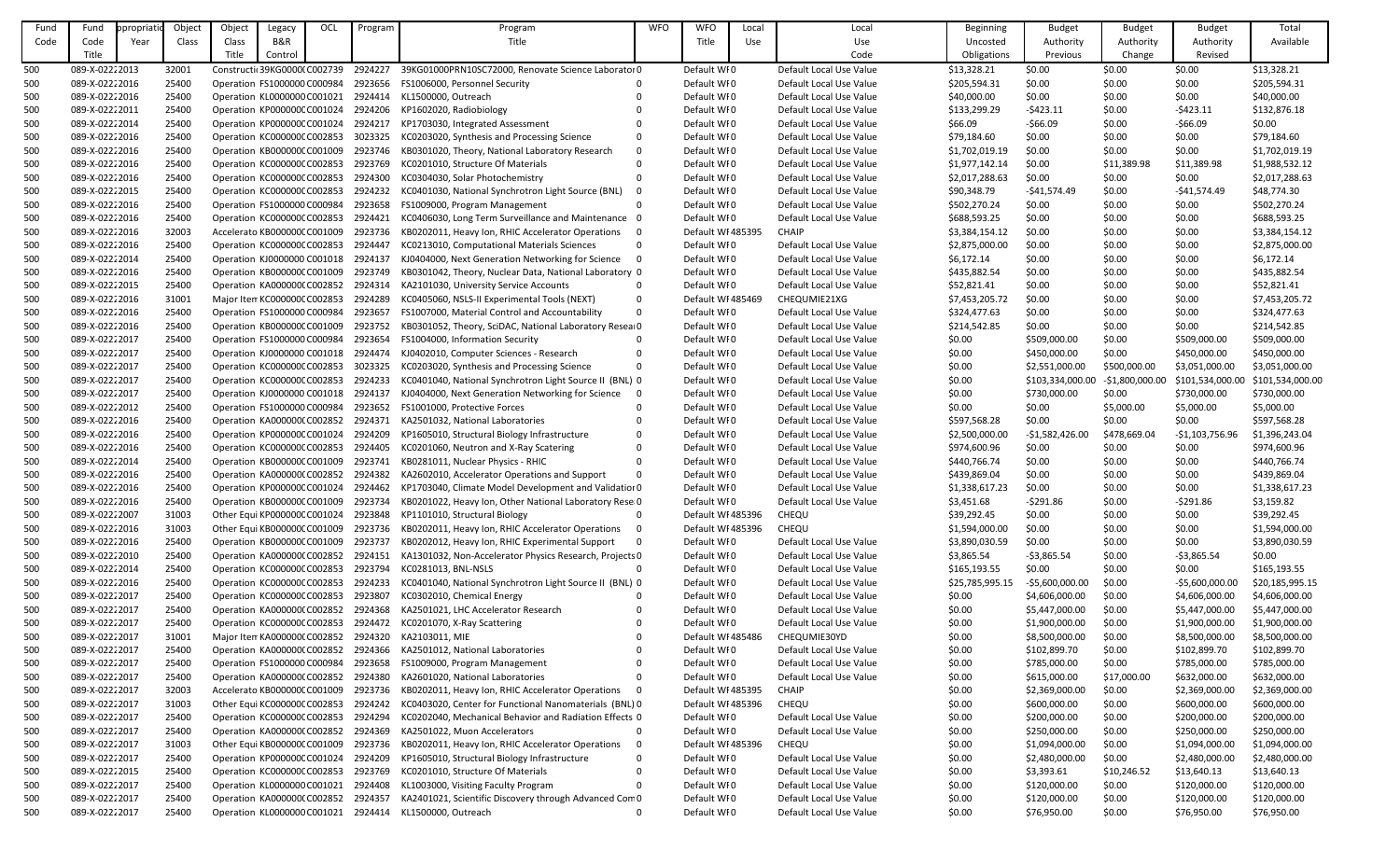| Fund | Fund           | ppropriatio | Object | Object                       | Legacy         | OCL | Program | Program                                                   | <b>WFO</b> | <b>WFO</b>         | Local | Local                   | Beginning      | <b>Budget</b>  | <b>Budget</b>  | <b>Budget</b>  | Total          |
|------|----------------|-------------|--------|------------------------------|----------------|-----|---------|-----------------------------------------------------------|------------|--------------------|-------|-------------------------|----------------|----------------|----------------|----------------|----------------|
| Code | Code           | Year        | Class  | Class                        | <b>B&amp;R</b> |     |         | Title                                                     |            | Title              | Use   | Use                     | Uncosted       | Authority      | Authority      | Authority      | Available      |
|      | Title          |             |        | Title                        | Control        |     |         |                                                           |            |                    |       | Code                    | Obligations    | Previous       | Change         | Revised        |                |
|      | 089-X-02222016 |             |        |                              |                |     |         |                                                           | $\Omega$   |                    |       |                         |                |                |                |                |                |
| 500  |                |             | 25400  | Operation KA000000(C002852   |                |     | 2924325 | KA2201020, National Laboratories                          |            | Default WI0        |       | Default Local Use Value | \$1,044,141.64 | \$0.00         | \$0.00         | \$0.00         | \$1,044,141.64 |
| 500  | 089-X-02222013 |             | 25400  | Operation KP000000CC001024   |                |     | 2924202 | KP1601030, Metabolic Synthesis and Conversion             | $\Omega$   | Default WI0        |       | Default Local Use Value | \$31,958.69    | $-531,958.69$  | \$0.00         | $-531,958.69$  | \$0.00         |
| 500  | 089-X-02222014 |             | 31003  | Other Equi KC000000C C002853 |                |     | 2924300 | KC0304030, Solar Photochemistry                           |            | Default WI 485396  |       | <b>CHEQU</b>            | \$1,164.17     | $-$1,164.17$   | \$0.00         | $-51,164.17$   | \$0.00         |
| 500  | 089-X-02222016 |             | 25400  | Operation KA0000000 C002852  |                |     | 2924317 | KA2102021, ATLAS Detector and Computing Support           |            | Default WI0        |       | Default Local Use Value | \$9,468,950.42 | \$0.00         | \$0.00         | \$0.00         | \$9,468,950.42 |
| 500  | 089-X-02222013 |             | 25400  | Operation KP000000C C001024  |                |     | 2924200 | KP1601010, Foundational Genomics Research                 |            | Default WI0        |       | Default Local Use Value | \$108,136.82   | \$0.00         | \$0.00         | \$0.00         | \$108,136.82   |
| 500  | 089-X-02222016 |             | 25400  | Operation KA000000(C002852   |                |     | 2924336 | KA2202090, Other Facilities                               |            | Default WI0        |       | Default Local Use Value | \$385,000.00   | \$0.00         | \$0.00         | \$0.00         | \$385,000.00   |
| 500  | 089-X-02222016 |             | 25400  | Operation KA0000000 C002852  |                |     | 2924314 | KA2101030, University Service Accounts                    |            | Default WI0        |       | Default Local Use Value | \$242,500.00   | \$0.00         | \$0.00         | \$0.00         | \$242,500.00   |
| 500  | 089-X-02222015 |             | 25400  | Operation KA0000000 C002852  |                |     | 2924363 | KA2403013, Other Projects                                 |            | Default WI0        |       | Default Local Use Value | \$9,984.80     | \$0.00         | \$0.00         | \$0.00         | \$9,984.80     |
| 500  | 089-X-02222016 |             | 25400  | Operation KP000000C C001024  |                |     | 2924203 | KP1601040, Computational Biosciences                      |            | Default WI0        |       | Default Local Use Value | \$1,700,697.29 | \$0.00         | \$0.00         | \$0.00         | \$1,700,697.29 |
| 500  | 089-X-02222010 |             | 25400  | Operation KL0000000 C001021  |                |     | 2924414 | KL1500000, Outreach                                       |            | Default WI0        |       | Default Local Use Value | \$2,180.42     | \$0.00         | \$0.00         | \$0.00         | \$2,180.42     |
| 500  | 089-X-02222014 |             | 25400  | Operation KP000000C C001024  |                |     | 2924200 | KP1601010, Foundational Genomics Research                 | $\Omega$   | Default WI0        |       | Default Local Use Value | \$180,000.00   | \$0.00         | \$0.00         | \$0.00         | \$180,000.00   |
| 500  | 089-X-02222016 |             | 31001  | Major Item KA0000000 C002852 |                |     | 2924350 | KA2303011, MIE                                            |            | Default WI 4809008 |       | CHEQUMIE11WB            | \$3,100,354.96 | \$0.00         | \$0.00         | \$0.00         | \$3,100,354.96 |
| 500  | 089-X-02222016 |             | 25400  | Operation KA0000000 C002852  |                |     | 2924320 | KA2103011, MIE                                            |            | Default WI 485493  |       | CHOPEMIE61BM            | \$8,877.94     | \$0.00         | \$0.00         | \$0.00         | \$8,877.94     |
| 500  | 089-X-02222017 |             | 25400  | Operation FS1000000 C000984  |                |     | 2923655 | FS1005000, Cyber Security                                 |            | Default WI0        |       | Default Local Use Value | \$0.00         | \$2,098,000.00 | \$0.00         | \$2,098,000.00 | \$2,098,000.00 |
| 500  | 089-X-02222017 |             | 25400  | Operation KA0000000 C002852  |                |     | 2924358 | KA2401022, Scientific Computing                           |            | Default WI0        |       | Default Local Use Value | \$0.00         | \$352,000.00   | \$50,000.00    | \$402,000.00   | \$402,000.00   |
| 500  | 089-X-02222017 |             | 25400  | Operation KP000000C C001024  |                |     | 2924216 | KP1703020, Earth System Modeling                          |            | Default WI0        |       | Default Local Use Value | \$0.00         | \$566,000.00   | \$0.00         | \$566,000.00   | \$566,000.00   |
| 500  | 089-X-02222017 |             | 25400  | Operation KB000000C C001009  |                |     | 2923755 | KB0401022, Low Energy, Other National Laboratory Res 0    |            | Default WI0        |       | Default Local Use Value | \$0.00         | \$839,000.00   | \$0.00         | \$839,000.00   | \$839,000.00   |
| 500  | 089-X-02222017 |             | 25400  | Operation KC000000CC002853   |                |     | 2923774 | KC0202020, DO NOT USE!!! Experimental Condensed M0        |            | Default WI0        |       | Default Local Use Value | \$0.00         | \$2,139,000.00 | \$0.00         | \$2,139,000.00 | \$2,139,000.00 |
|      | 089-X-02222017 |             | 25400  | Operation KA0000000 C002852  |                |     | 2924346 | KA2301020, National Laboratories                          |            | Default WI0        |       | Default Local Use Value | \$0.00         | \$1,300,000.00 | \$0.00         | \$1,300,000.00 | \$1,300,000.00 |
| 500  |                |             |        |                              |                |     |         |                                                           |            |                    |       |                         |                |                |                |                |                |
| 500  | 089-X-02222017 |             | 25400  | Operation KC000000CC002853   |                |     | 2924192 | KC0207010, Energy Frontier Research Centers (EFRCs) 0     |            | Default WI0        |       | Default Local Use Value | \$0.00         | \$3,332,000.00 | \$0.00         | \$3,332,000.00 | \$3,332,000.00 |
| 500  | 089-X-02222017 |             | 25400  | Operation KC000000CC002853   |                |     | 2924295 | KC0202050, Physical Behavior of Materials                 |            | Default WI0        |       | Default Local Use Value | \$0.00         | \$592,000.00   | \$0.00         | \$592,000.00   | \$592,000.00   |
| 500  | 089-X-02222017 |             | 31001  | Major Item KA0000000 C002852 |                |     | 2924350 | KA2303011, MIE                                            |            | Default WI 4809008 |       | CHEQUMIE11WB            | \$0.00         | \$3,000,000.00 | \$0.00         | \$3,000,000.00 | \$3,000,000.00 |
| 500  | 089-X-02222014 |             | 25400  | Operation KC000000CC002853   |                |     | 2924300 | KC0304030, Solar Photochemistry                           |            | Default WI0        |       | Default Local Use Value | \$0.00         | \$1,164.17     | \$0.00         | \$1,164.17     | \$1,164.17     |
| 500  | 089-X-02222017 |             | 32003  | Accelerato KC000000C C002853 |                |     | 2924233 | KC0401040, National Synchrotron Light Source II (BNL) 0   |            | Default WI 485395  |       | <b>CHAIP</b>            | \$0.00         | \$0.00         | \$1,800,000.00 | \$1,800,000.00 | \$1,800,000.00 |
| 500  | 089-X-02222010 |             | 25400  | Operation FS1000000 C000984  |                |     | 2923652 | FS1001000, Protective Forces                              |            | Default WI0        |       | Default Local Use Value | \$0.00         | \$0.00         | \$1,389.65     | \$1,389.65     | \$1,389.65     |
| 500  | 089-X-02222016 |             | 25400  | Operation KL0000000 C001021  |                |     | 2924408 | KL1003000, Visiting Faculty Program                       |            | Default WI0        |       | Default Local Use Value | \$325,428.91   | \$0.00         | \$0.00         | \$0.00         | \$325,428.91   |
| 500  | 089-X-02222016 |             | 25400  | Operation KC000000CC002853   |                |     | 2924192 | KC0207010, Energy Frontier Research Centers (EFRCs) 0     |            | Default WI0        |       | Default Local Use Value | \$3,286,893.63 | \$0.00         | \$0.00         | \$0.00         | \$3,286,893.63 |
| 500  | 089-X-02222014 |             | 25400  | Operation KC000000CC002853   |                |     | 2924248 | KC0404040, National Synchrotron Light Source II (BNL) 0   |            | Default WI0        |       | Default Local Use Value | \$708,710.29   | -\$708,710.29  | \$0.00         | $-5708,710.29$ | \$0.00         |
| 500  | 089-X-02222016 |             | 25400  | Operation KB000000C C001009  |                |     | 2923755 | KB0401022, Low Energy, Other National Laboratory Res 0    |            | Default WI0        |       | Default Local Use Value | \$72,507.28    | \$0.00         | \$0.00         | \$0.00         | \$72,507.28    |
| 500  | 089-X-02222015 |             | 25400  | Operation KC000000CC002853   |                |     | 2924447 | KC0213010, Computational Materials Sciences               |            | Default WI0        |       | Default Local Use Value | \$1,781,003.95 | \$0.00         | \$0.00         | \$0.00         | \$1,781,003.95 |
| 500  | 089-X-02222015 |             | 25400  | Operation KP000000CC001024   |                |     | 2924417 | KP1606000, STARTING IN FY 2018, DO NOT USE!!! Meso 0      |            | Default WI0        |       | Default Local Use Value | \$800,505.82   | \$0.00         | \$0.00         | \$0.00         | \$800,505.82   |
| 500  | 089-X-02222012 |             | 25400  | Operation KA0000000 C002852  |                |     | 2923679 | KA1102080, Proton Facilities - Other                      |            | Default WI0        |       | Default Local Use Value | \$22,965.75    | $-$1,048.67$   | \$0.00         | $-$1,048.67$   | \$21,917.08    |
| 500  | 089-X-02222016 |             | 25400  | Operation KP000000CC001024   |                |     | 2924205 | KP1602010, Radiochemistry and Imaging Instrumentatio      |            | Default WI0        |       | Default Local Use Value | \$719,579.18   | \$0.00         | \$0.00         | \$0.00         | \$719,579.18   |
| 500  | 089-X-02222016 |             | 25400  | Operation KC000000CC002853   |                |     | 2924242 | KC0403020, Center for Functional Nanomaterials (BNL) 0    |            | Default WI0        |       | Default Local Use Value | \$7,853,607.86 | \$0.00         | \$0.00         | \$0.00         | \$7,853,607.86 |
| 500  | 089-X-02222012 |             | 25400  | Operation KA0000000 C002852  |                |     | 2924034 | KA1502021, Advanced Technology Research, Acceleratc 0     |            | Default WI0        |       | Default Local Use Value | \$3,459.35     | \$0.00         | \$0.00         | \$0.00         | \$3,459.35     |
| 500  | 089-X-02222016 |             | 31003  | Other Equi KB000000C C001009 |                |     | 2923737 | KB0202012, Heavy Ion, RHIC Experimental Support           | - 0        | Default WI 485396  |       | <b>CHEQU</b>            | \$1,086,299.63 | \$0.00         | \$0.00         | \$0.00         | \$1,086,299.63 |
| 500  | 089-X-02222016 |             | 25400  | Operation FS1000000 C000984  |                |     | 2923653 | FS1002000, Security Systems                               |            | Default WI0        |       | Default Local Use Value | \$631,209.37   | \$0.00         | \$0.00         | \$0.00         | \$631,209.37   |
| 500  | 089-X-02222016 |             | 25400  | Operation KL0000000 C001021  |                |     | 2924407 | KL1002000, Community College Internship Program           |            | Default WI0        |       | Default Local Use Value | \$139,000.95   | \$0.00         | \$0.00         | \$0.00         | \$139,000.95   |
| 500  | 089-X-02222016 |             | 25400  | Operation KC000000CC002853   |                |     | 2924305 | KC0406020, Accelerator and Detector Research              |            | Default WI0        |       | Default Local Use Value | \$514,401.99   | \$0.00         | \$0.00         | \$0.00         | \$514,401.99   |
| 500  | 089-X-02222017 |             | 25400  | Operation KA0000000 C002852  |                |     | 2924355 | KA2401012, National Laboratories                          |            | Default WI0        |       | Default Local Use Value | \$0.00         | \$3,600,000.00 | \$0.00         | \$3,600,000.00 | \$3,600,000.00 |
|      | 089-X-02222017 |             |        |                              |                |     | 2924406 |                                                           |            | Default WI0        |       | Default Local Use Value |                |                |                |                |                |
| 500  |                |             | 25400  | Operation KL0000000 C001021  |                |     |         | KL1001000, Science Undergraduate Laboratory Internsh 0    |            |                    |       |                         | \$0.00         | \$1,386,000.00 | \$0.00         | \$1,386,000.00 | \$1,386,000.00 |
| 500  | 089-X-02222017 |             | 25400  | Operation KC000000CC002853   |                |     | 2924305 | KC0406020, Accelerator and Detector Research              |            | Default WI0        |       | Default Local Use Value | \$0.00         | \$518,000.00   | \$0.00         | \$518,000.00   | \$518,000.00   |
| 500  | 089-X-02222014 |             | 25400  | Operation KC000000CC002853   |                |     | 2924233 | KC0401040, National Synchrotron Light Source II (BNL) 0   |            | Default WI0        |       | Default Local Use Value | \$0.00         | \$708,710.64   | \$0.00         | \$708,710.64   | \$708,710.64   |
| 500  | 089-X-02222017 |             | 25400  | Operation KB000000CC001009   |                |     | 2923752 | KB0301052, Theory, SciDAC, National Laboratory Resear0    |            | Default WI0        |       | Default Local Use Value | \$0.00         | \$369,000.00   | \$0.00         | \$369,000.00   | \$369,000.00   |
| 500  | 089-X-02222017 |             | 25400  | Operation KP000000C C001024  |                |     | 2924200 | KP1601010, Foundational Genomics Research                 | $\Omega$   | Default WI0        |       | Default Local Use Value | \$0.00         | \$918,000.00   | \$1,207,100.00 | \$2,125,100.00 | \$2,125,100.00 |
| 500  | 089-X-02222017 |             | 32001  | Constructic39KA0000CC002786  |                |     | 2924263 | 39KA00000PRN11SC40000, Long Baseline Neutrino Expt0       |            | Default WI0        |       | Default Local Use Value | \$0.00         | \$8,950,000.00 | \$0.00         | \$8,950,000.00 | \$8,950,000.00 |
| 500  | 089-X-02222017 |             | 25400  | Operation KB000000CC001009   |                |     | 2924156 | KB0201052, Heavy Ion Accelerator R&D Natl Lab Resear 0    |            | Default WI0        |       | Default Local Use Value | \$0.00         | \$782,000.00   | \$130,000.00   | \$912,000.00   | \$912,000.00   |
| 500  | 089-X-02222017 |             | 25400  | Operation KA0000000 C002852  |                |     | 2924363 | KA2403013, Other Projects                                 |            | Default WI0        |       | Default Local Use Value | \$0.00         | \$380,000.00   | \$0.00         | \$380,000.00   | \$380,000.00   |
| 500  | 089-X-02222017 |             | 25400  | Operation KP000000C C001024  |                |     | 2924203 | KP1601040, Computational Biosciences                      |            | Default WI0        |       | Default Local Use Value | \$0.00         | \$432,000.00   | \$60,000.00    | \$492,000.00   | \$492,000.00   |
| 510  | 089-X-02222014 |             | 25400  | Operation 4.56E+08 C003005   |                |     | 6600199 | 456165021, Cooperative Research And Development A 4860866 |            | CHAGR8720          |       | Default Local Use Value | \$7,384.70     | $-57,384.70$   | \$0.00         | $-57,384.70$   | \$0.00         |
| 510  | 089-X-02222016 |             | 25400  | Operation 4.56E+08 C003005   |                |     | 6600199 | 456165021, Cooperative Research And Development A 4860983 |            | CHAGR8400          |       | Default Local Use Value | \$7,979.17     | -\$146.16      | \$0.00         | -\$146.16      | \$7,833.01     |
| 510  | 089-X-02222017 |             | 25400  | Operation 4.56E+08 C003005   |                |     | 6600199 | 456165021, Cooperative Research And Development A 4860934 |            | CHAGR8730          |       | Default Local Use Value | \$0.00         | \$20,000.00    | \$0.00         | \$20,000.00    | \$20,000.00    |
| 510  | 089-X-02222017 |             | 25400  | Operation 4.56E+08 C003005   |                |     | 6600199 | 456165021, Cooperative Research And Development Ag4861036 |            | CHAGR8400          |       | Default Local Use Value | \$0.00         | \$97,087.38    | \$0.00         | \$97,087.38    | \$97,087.38    |
| 510  | 089-X-02222016 |             | 25400  | Operation 4.56E+08 C003005   |                |     | 6600199 | 456165021, Cooperative Research And Development A 4860926 |            | CHAGR8720          |       | Default Local Use Value | \$34,951.46    | \$0.00         | $-534,951.46$  | $-534,951.46$  | \$0.00         |
| 510  | 089-X-02222015 |             | 25400  | Operation 4.56E+08 C003005   |                |     | 6600199 | 456165021, Cooperative Research And Development A 4860797 |            | CHAGR8710          |       | Default Local Use Value | \$6,782.16     | $-5397.65$     | \$0.00         | -\$397.65      | \$6,384.51     |
| 510  | 089-X-02222015 |             | 25400  | Operation 4.56E+08 C003005   |                |     | 6600199 | 456165021, Cooperative Research And Development Ag4860839 |            | CHAGR8720          |       | Default Local Use Value | \$223.96       | $-5222.26$     | \$0.00         | -\$222.26      | \$1.70         |
|      |                |             |        |                              |                |     |         |                                                           |            |                    |       |                         |                |                |                |                |                |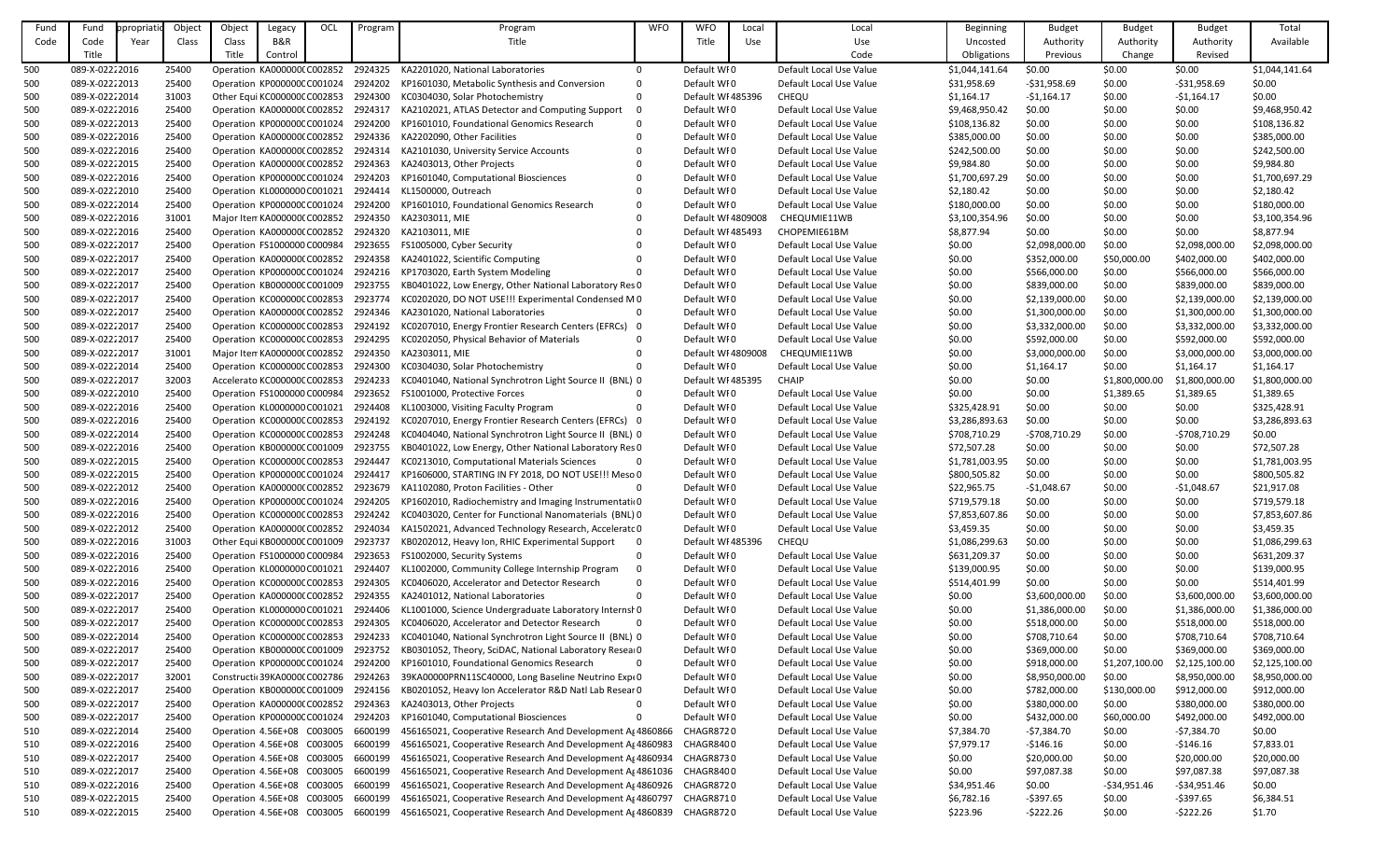| Fund       | Fund           | ppropriati | Objec          | Object                                                   | Legacy  | OCL | Program | Program                                                          | <b>WFO</b> | <b>WFO</b>        | Local | Local                                              | <b>Beginning</b> | <b>Budget</b> | <b>Budget</b>    | <b>Budget</b> | Total                    |
|------------|----------------|------------|----------------|----------------------------------------------------------|---------|-----|---------|------------------------------------------------------------------|------------|-------------------|-------|----------------------------------------------------|------------------|---------------|------------------|---------------|--------------------------|
| Code       | Code           | Year       | Class          | Class                                                    | B&R     |     |         | Title                                                            |            | Title             | Use   | Use                                                | Uncosted         | Authority     | Authority        | Authority     | Available                |
|            | Title          |            |                | Title                                                    | Control |     |         |                                                                  |            |                   |       | Code                                               | Obligations      | Previous      | Change           | Revised       |                          |
| 510        | 089-X-02222016 |            | 25400          | Operation 4.56E+08 C003005                               |         |     | 6600199 | 456165021, Cooperative Research And Development A 4860747        |            | CHAGR8710         |       | Default Local Use Value                            | \$90,913.13      | \$0.00        | \$0.00           | \$0.00        | \$90,913.13              |
| 510        | 089-X-02222017 |            | 25400          | Operation 4.56E+08 C003005                               |         |     | 6600199 | 456165021, Cooperative Research And Development As 4861004       |            | CHAGR8410         |       | Default Local Use Value                            | \$0.00           | \$92,233.01   | \$0.00           | \$92,233.01   | \$92,233.01              |
| 510        | 089-X-02222017 |            | 25400          | Operation 4.56E+08 C003005                               |         |     | 6600199 | 456165021, Cooperative Research And Development Ag4860747        |            | CHAGR8710         |       | Default Local Use Value                            | \$0.00           | \$287,940.79  | \$0.00           | \$287,940.79  | \$287,940.79             |
| 510        | 089-X-02222016 |            | 25400          | Operation 4.56E+08 C003005                               |         |     | 6600199 | 456165021, Cooperative Research And Development Ag 4861014       |            | CHAGR8400         |       | Default Local Use Value                            | \$75,000.00      | \$0.00        | \$0.00           | \$0.00        | \$75,000.00              |
|            | 089-X-02222016 |            | 25400          |                                                          |         |     |         | 456165021, Cooperative Research And Development A 4860958        |            | CHAGR8730         |       | Default Local Use Value                            | \$0.08           | $-50.08$      | \$0.00           | $-50.08$      | \$0.00                   |
| 510        |                |            |                | Operation 4.56E+08 C003005                               |         |     | 6600199 |                                                                  |            |                   |       |                                                    |                  |               |                  |               |                          |
| 510        | 089-X-02222016 |            | 25400          | Operation 4.56E+08 C003005                               |         |     | 6600199 | 456165021, Cooperative Research And Development Ag4860934        |            | CHAGR8730         |       | Default Local Use Value                            | \$211,230.10     | \$0.00        | \$0.00           | \$0.00        | \$211,230.10             |
| 510        | 089-X-02222017 |            | 25400          | Operation 4.56E+08 C003005                               |         |     | 6600199 | 456165021, Cooperative Research And Development Af4861014        |            | CHAGR8400         |       | Default Local Use Value                            | \$0.00           | \$10,887.77   | \$46,156.82      | \$57,044.59   | \$57,044.59              |
| 510        | 089-X-02222016 |            | 25400          | Operation 4.56E+08 C003005                               |         |     | 6600199 | 456165021, Cooperative Research And Development Ag4860892        |            | CHAGR8720         |       | Default Local Use Value                            | \$127,652.31     | $-5173.18$    | \$0.00           | $-5173.18$    | \$127,479.13             |
| 511        | 089-X-02222016 |            | 25400          | Operation 4.56E+08 C003005                               |         |     | 6600146 | 456160031, Industry - Domestic                                   | 4860976    | CHAGR8730         |       | Default Local Use Value                            | \$3,072.52       | $-53,072.52$  | \$0.00           | $-53,072.52$  | \$0.00                   |
| 511        | 089-X-02222016 |            | 25400          | Operation 4.56E+08 C003005                               |         |     | 6600146 | 456160031, Industry - Domestic                                   | 4860686    | CHAGR8780         |       | Default Local Use Value                            | \$20,689.98      | \$0.00        | \$0.00           | \$0.00        | \$20,689.98              |
| 511        | 089-X-02222016 |            | 25400          | Operation 4.56E+08 C003005                               |         |     | 6600146 | 456160031, Industry - Domestic                                   | 4860854    | CHAGR8720         |       | Default Local Use Value                            | \$3,348.85       | $-$ \$97.46   | \$0.00           | $-$97.46$     | \$3,251.39               |
| 511        | 089-X-02222016 |            | 25400          | Operation 4.56E+08 C003005                               |         |     | 6600147 | 456160032, Industry - Foreign                                    | 4860813    | CHAGR8720         |       | Default Local Use Value                            | \$18,066.55      | \$0.00        | \$0.00           | \$0.00        | \$18,066.55              |
| 511        | 089-X-02222016 |            | 25400          | Operation 4.56E+08 C003005                               |         |     | 6600146 | 456160031, Industry - Domestic                                   | 4860577    | CHAGR8700         |       | Default Local Use Value                            | \$2,163.30       | $-$10,000.00$ | \$0.00           | $-$10,000.00$ | $-57,836.70$             |
| 511        | 089-X-02222016 |            | 25400          | Operation 4.56E+08 C003005                               |         |     | 6600146 | 456160031, Industry - Domestic                                   | 4860986    | CHAGR8400         |       | Default Local Use Value                            | \$120.20         | \$0.00        | \$0.00           | \$0.00        | \$120.20                 |
| 511        | 089-X-02222016 |            | 25400          | Operation 4.56E+08 C003005                               |         |     | 6600147 | 456160032, Industry - Foreign                                    | 4801577    | CH AGR8780        |       | Default Local Use Value                            | \$1,904.38       | \$0.00        | \$0.00           | \$0.00        | \$1,904.38               |
| 511        | 089-X-02222016 |            | 25400          | Operation 4.56E+08 C003005                               |         |     | 6600146 | 456160031, Industry - Domestic                                   | 4860943    | CHAGR8730         |       | Default Local Use Value                            | \$375,478.83     | \$0.00        | \$0.00           | \$0.00        | \$375,478.83             |
| 511        | 089-X-02222016 |            | 25400          | Operation 4.56E+08 C003005                               |         |     | 6600146 | 456160031, Industry - Domestic                                   | 4860990    | CHAGR8400         |       | Default Local Use Value                            | \$104,046.13     | $-570,594.98$ | \$0.00           | $-570,594.98$ | \$33,451.15              |
| 511        | 089-X-02222017 |            | 25400          | Operation 4.56E+08 C003005                               |         |     | 6600146 | 456160031, Industry - Domestic                                   | 4861023    | CHAGR8400         |       | Default Local Use Value                            | \$0.00           | \$136,730.71  | \$39,838.92      | \$176,569.63  | \$176,569.63             |
| 511        | 089-X-02222017 |            | 25400          | Operation 4.56E+08 C003005                               |         |     | 6600147 | 456160032, Industry - Foreign                                    | 4860978    | CHAGR8730         |       | Default Local Use Value                            | \$0.00           | \$82,759.57   | -\$18,446.60     | \$64,312.97   | \$64,312.97              |
| 511        | 089-X-02222017 |            | 25400          | Operation 4.56E+08 C003005                               |         |     | 6600146 | 456160031, Industry - Domestic                                   | 4861019    | CHAGR8400         |       | Default Local Use Value                            | \$0.00           | \$5,304.23    | \$0.00           | \$5,304.23    | \$5,304.23               |
| 511        | 089-X-02222017 |            | 25400          | Operation 4.56E+08 C003005                               |         |     | 6600146 | 456160031, Industry - Domestic                                   | 4860936    | CHAGR8720         |       | Default Local Use Value                            | \$0.00           | \$17,555.57   | \$907.80         | \$18,463.37   | \$18,463.37              |
| 511        | 089-X-02222016 |            | 25400          | Operation 4.56E+08 C003005                               |         |     | 6600146 | 456160031, Industry - Domestic                                   | 4860880    | CHAGR8720         |       | Default Local Use Value                            | \$3,397.00       | \$0.00        | \$0.00           | \$0.00        | \$3,397.00               |
| 511        | 089-X-02222016 |            | 25400          | Operation 4.56E+08 C003005                               |         |     | 6600147 | 456160032, Industry - Foreign                                    | 4861001    | CHAGR8410         |       | Default Local Use Value                            | \$26,257.02      | \$0.00        | \$0.00           | \$0.00        | \$26,257.02              |
| 511        | 089-X-02222016 |            | 25400          | Operation 4.56E+08 C003005                               |         |     | 6600146 | 456160031, Industry - Domestic                                   | 4860946    | CHAGR8730         |       | Default Local Use Value                            | \$70,958.66      | \$0.00        | \$0.00           | \$0.00        | \$70,958.66              |
| 511        | 089-X-02222016 |            | 25400          | Operation 4.56E+08 C003005                               |         |     | 6600147 | 456160032, Industry - Foreign                                    | 4860984    | CHAGR8400         |       | Default Local Use Value                            | \$2,632.19       | \$0.00        | \$0.00           | \$0.00        | \$2,632.19               |
| 511        | 089-X-02222017 |            | 25400          | Operation 4.56E+08 C003005                               |         |     | 6600146 | 456160031, Industry - Domestic                                   | 4861044    | CHAGR8410         |       | Default Local Use Value                            | \$0.00           | \$27,609.32   | \$0.00           | \$27,609.32   | \$27,609.32              |
| 511        | 089-X-02222017 |            | 25400          | Operation 4.56E+08 C003005                               |         |     | 6600146 | 456160031, Industry - Domestic                                   | 4861016    | CHAGR8400         |       | Default Local Use Value                            | \$0.00           | \$28,112.30   | \$0.00           | \$28,112.30   | \$28,112.30              |
| 511        | 089-X-02222017 |            | 25400          | Operation 4.56E+08 C003005                               |         |     |         | 6600146 456160031, Industry - Domestic                           | 4861030    | CHAGR8400         |       | Default Local Use Value                            | \$0.00           | \$20,700.44   | \$344.55         | \$21,044.99   | \$21,044.99              |
| 511        | 089-X-02222017 |            | 25400          | Operation 4.56E+08 C003005                               |         |     | 6600146 | 456160031, Industry - Domestic                                   | 4861029    | CHAGR8400         |       | Default Local Use Value                            | \$0.00           | \$31,500.00   | \$0.00           | \$31,500.00   | \$31,500.00              |
| 511        | 089-X-02222017 |            | 25400          | Operation 4.56E+08 C003005                               |         |     | 6600146 | 456160031, Industry - Domestic                                   | 4860971    | CHAGR8730         |       | Default Local Use Value                            | \$0.00           | \$206,136.69  | \$0.00           | \$206,136.69  | \$206,136.69             |
| 511        | 089-X-02222017 |            | 25400          | Operation 4.56E+08 C003005                               |         |     |         | 6600146 456160031, Industry - Domestic                           | 4861050    | CHAGR8410         |       | Default Local Use Value                            | \$0.00           | \$0.00        | \$44,174.91      | \$44,174.91   | \$44,174.91              |
| 511        | 089-X-02222017 |            | 25400          | Operation 4.56E+08 C003005                               |         |     | 6600146 | 456160031, Industry - Domestic                                   | 4861031    | CHAGR8400         |       | Default Local Use Value                            | \$0.00           | \$0.00        | \$20,000.00      | \$20,000.00   | \$20,000.00              |
| 511        | 089-X-02222017 |            | 25400          | Operation 4.56E+08 C003005                               |         |     | 6600146 | 456160031, Industry - Domestic                                   | 4861047    | CHAGR8410         |       | Default Local Use Value                            | \$0.00           | \$0.00        | \$6,074.05       | \$6,074.05    | \$6,074.05               |
| 511        | 089-X-02222014 |            | 25400          | Operation 4.56E+08 C003005                               |         |     | 6600146 | 456160031, Industry - Domestic                                   | 4860840    | CHAGR8720         |       | Default Local Use Value                            | \$9,492.10       | \$0.00        | \$0.00           | \$0.00        | \$9,492.10               |
| 511        | 089-X-02222016 |            | 25400          | Operation 4.56E+08 C003005                               |         |     | 6600146 | 456160031, Industry - Domestic                                   | 4860949    | CHAGR8730         |       | Default Local Use Value                            | \$71,848.46      | $-526,593.12$ | \$0.00           | $-526,593.12$ | \$45,255.34              |
| 511        | 089-X-02222016 |            | 25400          | Operation 4.56E+08 C003005                               |         |     | 6600146 | 456160031, Industry - Domestic                                   | 4860999    | CHAGR8410         |       | Default Local Use Value                            | \$39,948.28      | $-539.38$     | \$0.00           | $-539.38$     | \$39,908.90              |
| 511        | 089-X-02222016 |            | 25400          | Operation 4.56E+08 C003005                               |         |     | 6600147 | 456160032, Industry - Foreign                                    | 4860800    | <b>CHAGR8710</b>  |       | Default Local Use Value                            | \$15,420.15      | \$0.00        | \$0.00           | \$0.00        | \$15,420.15              |
|            | 089-X-02222016 |            |                |                                                          |         |     | 6600146 |                                                                  | 4860928    | CHAGR8730         |       |                                                    | \$908.26         | \$0.00        |                  | \$0.00        |                          |
| 511<br>511 | 089-X-02222014 |            | 25400<br>25400 | Operation 4.56E+08 C003005<br>Operation 4.56E+08 C003005 |         |     | 6600146 | 456160031, Industry - Domestic<br>456160031, Industry - Domestic | 4860871    | CHAGR8720         |       | Default Local Use Value<br>Default Local Use Value | \$238,428.09     | \$0.00        | \$0.00<br>\$0.00 | \$0.00        | \$908.26<br>\$238,428.09 |
|            |                |            |                |                                                          |         |     |         |                                                                  |            |                   |       |                                                    |                  |               |                  |               |                          |
| 511        | 089-X-02222017 |            | 25400          | Operation 4.56E+08 C003005                               |         |     | 6600146 | 456160031, Industry - Domestic                                   | 4860977    | CHAGR8730         |       | Default Local Use Value                            | \$0.00           | \$126,823.31  | \$0.00           | \$126,823.31  | \$126,823.31             |
| 511        | 089-X-02222017 |            | 25400          | Operation 4.56E+08 C003005                               |         |     | 6600146 | 456160031, Industry - Domestic                                   | 4860943    | CHAGR8730         |       | Default Local Use Value                            | \$0.00           | \$32,719.36   | \$0.00           | \$32,719.36   | \$32,719.36              |
| 511        | 089-X-02222017 |            | 25400          | Operation 4.56E+08 C003005                               |         |     | 6600147 | 456160032, Industry - Foreign                                    | 4861001    | CHAGR8410         |       | Default Local Use Value                            | \$0.00           | \$31,491.26   | \$0.00           | \$31,491.26   | \$31,491.26              |
| 511        | 089-X-02222017 |            | 25400          | Operation 4.56E+08 C003005                               |         |     | 6600147 | 456160032, Industry - Foreign                                    | 4860800    | CHAGR8710         |       | Default Local Use Value                            | \$0.00           | \$75,728.16   | \$0.00           | \$75,728.16   | \$75,728.16              |
| 511        | 089-X-02222017 |            | 25400          | Operation 4.56E+08 C003005                               |         |     | 6600146 | 456160031, Industry - Domestic                                   | 4861033    | CHAGR8400         |       | Default Local Use Value                            | \$0.00           | \$30,000.00   | \$0.00           | \$30,000.00   | \$30,000.00              |
| 511        | 089-X-02222017 |            | 25400          | Operation 4.56E+08 C003005                               |         |     | 6600146 | 456160031, Industry - Domestic                                   | 4861053    | CHAGR8420         |       | Default Local Use Value                            | \$0.00           | \$0.00        | \$25,000.00      | \$25,000.00   | \$25,000.00              |
| 511        | 089-X-02222016 |            | 25400          | Operation 4.56E+08 C003005                               |         |     | 6600146 | 456160031, Industry - Domestic                                   | 4860944    | CHAGR8730         |       | Default Local Use Value                            | \$8,509.56       | $-53,272.80$  | \$0.00           | $-53,272.80$  | \$5,236.76               |
| 511        | 089-X-02222016 |            | 25400          | Operation 4.56E+08 C003005                               |         |     | 6600146 | 456160031, Industry - Domestic                                   | 4860831    | CHAGR8720         |       | Default Local Use Value                            | \$20,850.43      | \$0.00        | \$0.00           | \$0.00        | \$20,850.43              |
| 511        | 089-X-02222016 |            | 25400          | Operation 4.56E+08 C003005                               |         |     | 6600146 | 456160031, Industry - Domestic                                   | 4860998    | CHAGR8400         |       | Default Local Use Value                            | \$15,000.00      | $-5367.62$    | \$0.00           | $-5367.62$    | \$14,632.38              |
| 511        | 089-X-02222016 |            | 25400          | Operation 4.56E+08 C003005                               |         |     | 6600146 | 456160031, Industry - Domestic                                   | 4860868    | CHAGR8720         |       | Default Local Use Value                            | \$3,753.21       | $-53,753.21$  | \$0.00           | $-53,753.21$  | \$0.00                   |
| 511        | 089-X-02222015 |            | 25400          | Operation 4.56E+08 C003005                               |         |     | 6600146 | 456160031, Industry - Domestic                                   | 4860880    | CHAGR8720         |       | Default Local Use Value                            | \$11,542.04      | $-53,346.80$  | \$0.00           | $-53,346.80$  | \$8,195.24               |
| 511        | 089-X-02222016 |            | 25400          | Operation 4.56E+08 C003005                               |         |     | 6600146 | 456160031, Industry - Domestic                                   | 4860972    | CHAGR8730         |       | Default Local Use Value                            | \$20,444.14      | $-$14,769.43$ | \$0.00           | $-$14,769.43$ | \$5,674.71               |
| 511        | 089-X-02222016 |            | 25400          | Operation 4.56E+08 C003005                               |         |     | 6600146 | 456160031, Industry - Domestic                                   | 4860985    | CHAGR8400         |       | Default Local Use Value                            | \$2,473.53       | $-52,473.53$  | \$0.00           | $-52,473.53$  | \$0.00                   |
| 511        | 089-X-02222016 |            | 25400          | Operation 4.56E+08 C003005                               |         |     | 6600146 | 456160031, Industry - Domestic                                   | 4860987    | CHAGR8400         |       | Default Local Use Value                            | \$51,066.81      | $-$50,006.48$ | \$0.00           | $-$50,006.48$ | \$1,060.33               |
| 511        | 089-X-02222016 |            | 25400          | Operation 4.56E+08 C003005                               |         |     | 6600147 | 456160032, Industry - Foreign                                    | 4860956    | CHAGR8730         |       | Default Local Use Value                            | \$6,176.33       | $-56,176.33$  | \$0.00           | $-56,176.33$  | \$0.00                   |
| 511        | 089-X-02222017 |            | 25400          | Operation 4.56E+08 C003005                               |         |     | 6600146 | 456160031, Industry - Domestic                                   |            | 4861045 CHAGR8400 |       | Default Local Use Value                            | \$0.00           | \$11,044.00   | \$0.00           | \$11,044.00   | \$11,044.00              |
| 511        | 089-X-02222017 |            | 25400          | Operation 4.56E+08 C003005                               |         |     | 6600147 | 456160032, Industry - Foreign                                    |            | 4861040 CHAGR8410 |       | Default Local Use Value                            | \$0.00           | \$43,689.32   | \$21,844.66      | \$65,533.98   | \$65,533.98              |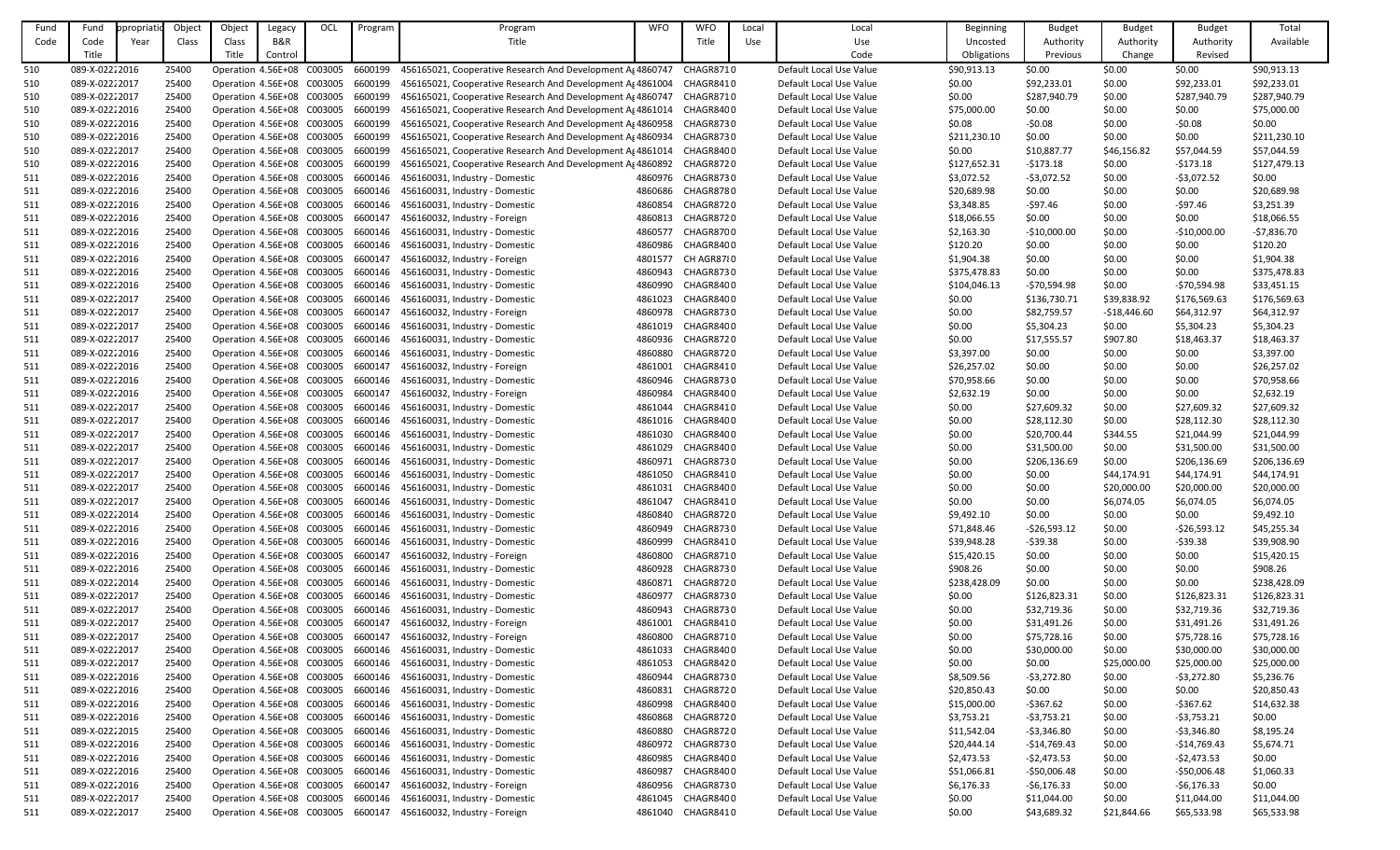| Fund | Fund           | ppropriatio | Object | Object                     | Legacy  | OCL | Program | Program                                                           | <b>WFO</b> | <b>WFO</b>        | Local | Local                   | Beginning    | <b>Budget</b>  | <b>Budget</b>  | <b>Budget</b>  | Total          |
|------|----------------|-------------|--------|----------------------------|---------|-----|---------|-------------------------------------------------------------------|------------|-------------------|-------|-------------------------|--------------|----------------|----------------|----------------|----------------|
| Code | Code           | Year        | Class  | Class                      | B&R     |     |         | Title                                                             |            | Title             | Use   | Use                     | Uncosted     | Authority      | Authority      | Authority      | Available      |
|      | Title          |             |        | Title                      | Control |     |         |                                                                   |            |                   |       | Code                    | Obligations  | Previous       | Change         | Revised        |                |
| 511  | 089-X-02222017 |             | 25400  | Operation 4.56E+08 C003005 |         |     | 6600146 | 456160031, Industry - Domestic                                    | 4861034    | CHAGR8400         |       | Default Local Use Value | \$0.00       | \$66,262.37    | \$0.00         | \$66,262.37    | \$66,262.37    |
| 511  | 089-X-02222017 |             | 25400  | Operation 4.56E+08 C003005 |         |     | 6600146 | 456160031, Industry - Domestic                                    | 4861017    | CHAGR8410         |       | Default Local Use Value | \$0.00       | \$8,000.00     | \$0.00         | \$8,000.00     | \$8,000.00     |
|      | 089-X-02222016 |             | 25400  | Operation 4.56E+08 C003005 |         |     | 6600146 | 456160031, Industry - Domestic                                    | 4860748    | CHAGR8710         |       | Default Local Use Value |              | \$0.00         | \$0.00         |                | \$60,105.55    |
| 511  |                |             |        |                            |         |     |         |                                                                   |            |                   |       |                         | \$60,105.55  |                |                | \$0.00         |                |
| 511  | 089-X-02222016 |             | 25400  | Operation 4.56E+08 C003005 |         |     | 6600146 | 456160031, Industry - Domestic                                    | 4860936    | CHAGR8720         |       | Default Local Use Value | \$6,865.03   | \$0.00         | \$0.00         | \$0.00         | \$6,865.03     |
| 511  | 089-X-02222016 |             | 25400  | Operation 4.56E+08 C003005 |         |     | 6600147 | 456160032, Industry - Foreign                                     | 4860988    | CHAGR8400         |       | Default Local Use Value | \$4.30       | $-54.30$       | \$0.00         | $-54.30$       | \$0.00         |
| 511  | 089-X-02222016 |             | 25400  | Operation 4.56E+08 C003005 |         |     | 6600146 | 456160031, Industry - Domestic                                    | 4860931    | CHAGR8720         |       | Default Local Use Value | \$2,111.25   | \$0.00         | \$0.00         | \$0.00         | \$2,111.25     |
| 511  | 089-X-02222016 |             | 25400  | Operation 4.56E+08 C003005 |         |     | 6600146 | 456160031, Industry - Domestic                                    | 4860963    | CHAGR8730         |       | Default Local Use Value | \$548.42     | $-5548.42$     | \$0.00         | $-5548.42$     | \$0.00         |
| 511  | 089-X-02222016 |             | 25400  | Operation 4.56E+08 C003005 |         |     | 6600146 | 456160031, Industry - Domestic                                    | 4860971    | CHAGR8730         |       | Default Local Use Value | \$46,830.12  | \$0.00         | \$0.00         | \$0.00         | \$46,830.12    |
| 511  | 089-X-02222016 |             | 25400  | Operation 4.56E+08 C003005 |         |     | 6600147 | 456160032, Industry - Foreign                                     | 4860978    | CHAGR8730         |       | Default Local Use Value | \$2,812.51   | \$0.00         | \$0.00         | \$0.00         | \$2,812.51     |
| 511  | 089-X-02222016 |             | 25400  | Operation 4.56E+08 C003005 |         |     | 6600147 | 456160032, Industry - Foreign                                     | 4861000    | CHAGR8400         |       | Default Local Use Value | \$2,475.82   | $-514.01$      | \$0.00         | $-514.01$      | \$2,461.81     |
| 511  | 089-X-02222016 |             | 25400  | Operation 4.56E+08 C003005 |         |     | 6600147 | 456160032, Industry - Foreign                                     | 4860908    | CHAGR8720         |       | Default Local Use Value | \$1,845.92   | -\$55.50       | \$0.00         | $-555.50$      | \$1,790.42     |
| 511  | 089-X-02222017 |             | 25400  | Operation 4.56E+08 C003005 |         |     | 6600146 | 456160031, Industry - Domestic                                    | 4861042    | CHAGR8400         |       | Default Local Use Value | \$0.00       | \$8,800.00     | \$0.00         | \$8,800.00     | \$8,800.00     |
| 511  | 089-X-02222017 |             | 25400  | Operation 4.56E+08 C003005 |         |     | 6600146 | 456160031, Industry - Domestic                                    | 4861027    | CHAGR8400         |       | Default Local Use Value | \$0.00       | \$22,087.45    | \$0.00         | \$22,087.45    | \$22,087.45    |
| 511  | 089-X-02222017 |             | 25400  | Operation 4.56E+08 C003005 |         |     | 6600147 | 456160032, Industry - Foreign                                     | 4861032    | CHAGR8410         |       | Default Local Use Value | \$0.00       | \$87,378.64    | \$23,926.67    | \$111,305.31   | \$111,305.31   |
| 511  | 089-X-02222017 |             | 25400  | Operation 4.56E+08 C003005 |         |     | 6600147 | 456160032, Industry - Foreign                                     | 4801577    | CH AGR8780        |       | Default Local Use Value | \$0.00       | \$45,631.06    | \$17,475.73    | \$63,106.79    | \$63,106.79    |
| 511  | 089-X-02222017 |             | 25400  | Operation 4.56E+08 C003005 |         |     | 6600146 | 456160031, Industry - Domestic                                    | 4860986    | CHAGR8400         |       | Default Local Use Value | \$0.00       | \$44,298.20    | \$0.00         | \$44,298.20    | \$44,298.20    |
| 511  | 089-X-02222017 |             | 25400  | Operation 4.56E+08 C003005 |         |     | 6600146 | 456160031, Industry - Domestic                                    | 4860982    | CHAGR8400         |       | Default Local Use Value | \$0.00       | \$180,472.00   | \$0.00         | \$180,472.00   | \$180,472.00   |
| 511  | 089-X-02222017 |             | 25400  | Operation 4.56E+08 C003005 |         |     | 6600146 | 456160031, Industry - Domestic                                    | 4861026    | CHAGR8400         |       | Default Local Use Value | \$0.00       | \$115,000.00   | \$0.00         | \$115,000.00   | \$115,000.00   |
| 511  | 089-X-02222016 |             | 25400  | Operation 4.56E+08 C003005 |         |     | 6600147 | 456160032, Industry - Foreign                                     | 4860919    | CHAGR8730         |       | Default Local Use Value | \$35,369.90  | -\$14.52       | \$0.00         | $-514.52$      | \$35,355.38    |
| 511  | 089-X-02222016 |             | 25400  | Operation 4.56E+08 C003005 |         |     | 6600146 | 456160031, Industry - Domestic                                    | 4860811    | CHAGR8720         |       | Default Local Use Value | \$3,496.65   | $-53,496.65$   | \$0.00         | $-53,496.65$   | \$0.00         |
| 511  | 089-X-02222016 |             | 25400  | Operation 4.56E+08 C003005 |         |     | 6600146 | 456160031, Industry - Domestic                                    | 4860929    | CHAGR8720         |       | Default Local Use Value | \$2,034.98   | $-5121.46$     | \$0.00         | $-$121.46$     | \$1,913.52     |
| 511  | 089-X-02222016 |             | 25400  | Operation 4.56E+08 C003005 |         |     | 6600146 | 456160031, Industry - Domestic                                    | 4860878    | CHAGR8720         |       | Default Local Use Value | \$24,660.64  | -\$24,660.64   | \$0.00         | $-$24,660.64$  | \$0.00         |
| 511  | 089-X-02222016 |             | 25400  | Operation 4.56E+08 C003005 |         |     | 6600146 | 456160031, Industry - Domestic                                    | 4860922    | CHAGR8720         |       | Default Local Use Value | \$40,366.79  | $-540,358.77$  | \$0.00         | $-$40,358.77$  | \$8.02         |
|      | 089-X-02222015 |             |        |                            |         |     |         |                                                                   |            |                   |       |                         |              |                |                |                |                |
| 511  |                |             | 25400  | Operation 4.56E+08 C003005 |         |     | 6600146 | 456160031, Industry - Domestic                                    | 4860857    | CHAGR8720         |       | Default Local Use Value | \$1,701.35   | $-51,701.35$   | \$0.00         | $-$1,701.35$   | \$0.00         |
| 511  | 089-X-02222016 |             | 25400  | Operation 4.56E+08 C003005 |         |     | 6600146 | 456160031, Industry - Domestic                                    | 4860893    | CHAGR8730         |       | Default Local Use Value | \$7,832.17   | $-51,533.21$   | \$0.00         | $-51,533.21$   | \$6,298.96     |
| 511  | 089-X-02222016 |             | 25400  | Operation 4.56E+08 C003005 |         |     | 6600146 | 456160031, Industry - Domestic                                    | 4860916    | CHAGR8720         |       | Default Local Use Value | \$3,767.67   | \$0.00         | \$0.00         | \$0.00         | \$3,767.67     |
| 511  | 089-X-02222017 |             | 25400  | Operation 4.56E+08 C003005 |         |     | 6600146 | 456160031, Industry - Domestic                                    | 4860946    | <b>CHAGR8730</b>  |       | Default Local Use Value | \$0.00       | \$176,049.14   | \$0.00         | \$176,049.14   | \$176,049.14   |
| 511  | 089-X-02222017 |             | 25400  | Operation 4.56E+08 C003005 |         |     |         | 6600146 456160031, Industry - Domestic                            | 4860969    | CHAGR8730         |       | Default Local Use Value | \$0.00       | \$78,731.72    | \$0.00         | \$78,731.72    | \$78,731.72    |
| 511  | 089-X-02222017 |             | 25400  | Operation 4.56E+08 C003005 |         |     | 6600146 | 456160031, Industry - Domestic                                    | 4861028    | CHAGR8410         |       | Default Local Use Value | \$0.00       | \$11,407.77    | \$0.00         | \$11,407.77    | \$11,407.77    |
| 511  | 089-X-02222017 |             | 25400  | Operation 4.56E+08 C003005 |         |     | 6600147 | 456160032, Industry - Foreign                                     | 4860813    | CHAGR8720         |       | Default Local Use Value | \$0.00       | \$195,875.73   | \$0.00         | \$195,875.73   | \$195,875.73   |
| 511  | 089-X-02222017 |             | 25400  | Operation 4.56E+08 C003005 |         |     | 6600147 | 456160032, Industry - Foreign                                     |            | 4861015 CHAGR8400 |       | Default Local Use Value | \$0.00       | \$2,217,330.10 | \$0.00         | \$2,217,330.10 | \$2,217,330.10 |
| 511  | 089-X-02222017 |             | 25400  | Operation 4.56E+08 C003005 |         |     | 6600146 | 456160031, Industry - Domestic                                    | 4861003    | CHAGR8400         |       | Default Local Use Value | \$0.00       | \$174,262.88   | \$0.00         | \$174,262.88   | \$174,262.88   |
| 511  | 089-X-02222017 |             | 25400  | Operation 4.56E+08 C003005 |         |     | 6600146 | 456160031, Industry - Domestic                                    | 4860916    | CHAGR8720         |       | Default Local Use Value | \$0.00       | \$59,993.22    | \$0.00         | \$59,993.22    | \$59,993.22    |
| 511  | 089-X-02222017 |             | 25400  | Operation 4.56E+08 C003005 |         |     | 6600146 | 456160031, Industry - Domestic                                    | 4861020    | CHAGR8400         |       | Default Local Use Value | \$0.00       | \$242,103.30   | \$11,862.80    | \$253,966.10   | \$253,966.10   |
| 511  | 089-X-02222017 |             | 25400  | Operation 4.56E+08 C003005 |         |     | 6600146 | 456160031, Industry - Domestic                                    | 4860989    | CHAGR8400         |       | Default Local Use Value | \$0.00       | \$20,000.00    | \$0.00         | \$20,000.00    | \$20,000.00    |
| 511  | 089-X-02222017 |             | 25400  | Operation 4.56E+08 C003005 |         |     | 6600146 | 456160031, Industry - Domestic                                    | 4861018    | CHAGR8400         |       | Default Local Use Value | \$0.00       | \$14,321.38    | \$0.00         | \$14,321.38    | \$14,321.38    |
| 511  | 089-X-02222015 |             | 25400  | Operation 4.56E+08 C003005 |         |     | 6600146 | 456160031, Industry - Domestic                                    | 4860883    | CHAGR8720         |       | Default Local Use Value | \$1,002.84   | $-51,002.84$   | \$0.00         | $-$1,002.84$   | \$0.00         |
| 511  | 089-X-02222016 |             | 25400  | Operation 4.56E+08 C003005 |         |     | 6600146 | 456160031, Industry - Domestic                                    | 4860935    | CHAGR8720         |       | Default Local Use Value | \$0.04       | $-50.04$       | \$0.00         | $-50.04$       | \$0.00         |
| 511  | 089-X-02222016 |             | 25400  | Operation 4.56E+08 C003005 |         |     | 6600147 | 456160032, Industry - Foreign                                     | 4860975    | CHAGR8730         |       | Default Local Use Value | \$40,638.41  | \$0.00         | \$0.00         | \$0.00         | \$40,638.41    |
| 511  | 089-X-02222016 |             | 25400  | Operation 4.56E+08 C003005 |         |     | 6600146 | 456160031, Industry - Domestic                                    | 4860883    | CHAGR8720         |       | Default Local Use Value | \$327.03     | $-5327.03$     | \$0.00         | $-5327.03$     | \$0.00         |
| 511  | 089-X-02222016 |             | 25400  | Operation 4.56E+08 C003005 |         |     | 6600146 | 456160031, Industry - Domestic                                    | 4860969    | CHAGR8730         |       | Default Local Use Value | \$42,584.48  | \$0.00         | \$0.00         | \$0.00         | \$42,584.48    |
| 511  | 089-X-02222016 |             | 25400  | Operation 4.56E+08 C003005 |         |     | 6600146 | 456160031, Industry - Domestic                                    | 4860871    | CHAGR8720         |       | Default Local Use Value | \$13,578.50  | \$0.00         | \$0.00         | \$0.00         | \$13,578.50    |
| 511  | 089-X-02222016 |             | 25400  | Operation 4.56E+08 C003005 |         |     | 6600146 | 456160031, Industry - Domestic                                    | 4861003    | CHAGR8400         |       | Default Local Use Value | \$83,388.97  | \$0.00         | \$0.00         | \$0.00         | \$83,388.97    |
| 511  | 089-X-02222016 |             | 25400  | Operation 4.56E+08 C003005 |         |     | 6600147 | 456160032, Industry - Foreign                                     | 4860924    | CHAGR8740         |       | Default Local Use Value | \$814.13     | $-51,283.28$   | \$0.00         | $-51,283.28$   | $-5469.15$     |
| 511  | 089-X-02222017 |             | 25400  | Operation 4.56E+08 C003005 |         |     | 6600147 | 456160032, Industry - Foreign                                     | 4860984    | CHAGR8400         |       | Default Local Use Value | \$0.00       | \$74,314.20    | \$0.00         | \$74,314.20    | \$74,314.20    |
| 511  | 089-X-02222017 |             | 25400  | Operation 4.56E+08 C003005 |         |     | 6600146 | 456160031, Industry - Domestic                                    | 4861021    | CHAGR8400         |       | Default Local Use Value | \$0.00       | \$35,175.67    | \$435.20       | \$35,610.87    | \$35,610.87    |
|      | 089-X-02222017 |             |        |                            |         |     | 6600146 | 456160031, Industry - Domestic                                    |            | 4860748 CHAGR8710 |       | Default Local Use Value |              |                |                | \$34,468.16    |                |
| 511  |                |             | 25400  | Operation 4.56E+08 C003005 |         |     | 6600146 |                                                                   |            |                   |       |                         | \$0.00       | \$34,468.16    | \$0.00         |                | \$34,468.16    |
| 511  | 089-X-02222017 |             | 25400  | Operation 4.56E+08 C003005 |         |     |         | 456160031, Industry - Domestic                                    | 4860928    | CHAGR8730         |       | Default Local Use Value | \$0.00       | \$115,742.00   | \$0.00         | \$115,742.00   | \$115,742.00   |
| 511  | 089-X-02222017 |             | 25400  | Operation 4.56E+08 C003005 |         |     | 6600146 | 456160031, Industry - Domestic                                    | 4861043    | CHAGR8410         |       | Default Local Use Value | \$0.00       | \$110,437.28   | \$0.00         | \$110,437.28   | \$110,437.28   |
| 511  | 089-X-02222017 |             | 25400  | Operation 4.56E+08 C003005 |         |     | 6600146 | 456160031, Industry - Domestic                                    | 4861052    | CHAGR8410         |       | Default Local Use Value | \$0.00       | \$3,000,000.00 | \$0.00         | \$3,000,000.00 | \$3,000,000.00 |
| 511  | 089-X-02222016 |             | 25400  | Operation 4.56E+08 C003005 |         |     | 6600146 | 456160031, Industry - Domestic                                    | 4860977    | CHAGR8730         |       | Default Local Use Value | \$11,474.22  | \$0.00         | \$0.00         | \$0.00         | \$11,474.22    |
| 511  | 089-X-02222015 |             | 25400  | Operation 4.56E+08 C003005 |         |     | 6600146 | 456160031, Industry - Domestic                                    | 4860868    | CHAGR8720         |       | Default Local Use Value | \$14,199.38  | $-$14,199.37$  | \$0.00         | $-$14,199.37$  | \$0.01         |
| 511  | 089-X-02222016 |             | 25400  | Operation 4.56E+08 C003005 |         |     | 6600146 | 456160031, Industry - Domestic                                    | 4860731    | CHAGR8730         |       | Default Local Use Value | \$70,279.39  | -\$70,279.39   | \$0.00         | $-570,279.39$  | \$0.00         |
| 511  | 089-X-02222016 |             | 25400  | Operation 4.56E+08 C003005 |         |     | 6600146 | 456160031, Industry - Domestic                                    | 4860981    | CHAGR8730         |       | Default Local Use Value | \$0.02       | $-50.02$       | \$0.00         | $-50.02$       | \$0.00         |
| 511  | 089-X-02222016 |             | 25400  | Operation 4.56E+08 C003005 |         |     | 6600147 | 456160032, Industry - Foreign                                     | 4860874    | CHAGR8720         |       | Default Local Use Value | \$113,277.89 | \$0.00         | -\$27,441.42   | $-527,441.42$  | \$85,836.47    |
| 511  | 089-X-02222017 |             | 25400  |                            |         |     |         | Operation 4.56E+08 C003005 6600146 456160031, Industry - Domestic |            | 4861022 CHAGR8410 |       | Default Local Use Value | \$0.00       | \$7,716,019.08 | \$1,462,439.25 | \$9,178,458.33 | \$9,178,458.33 |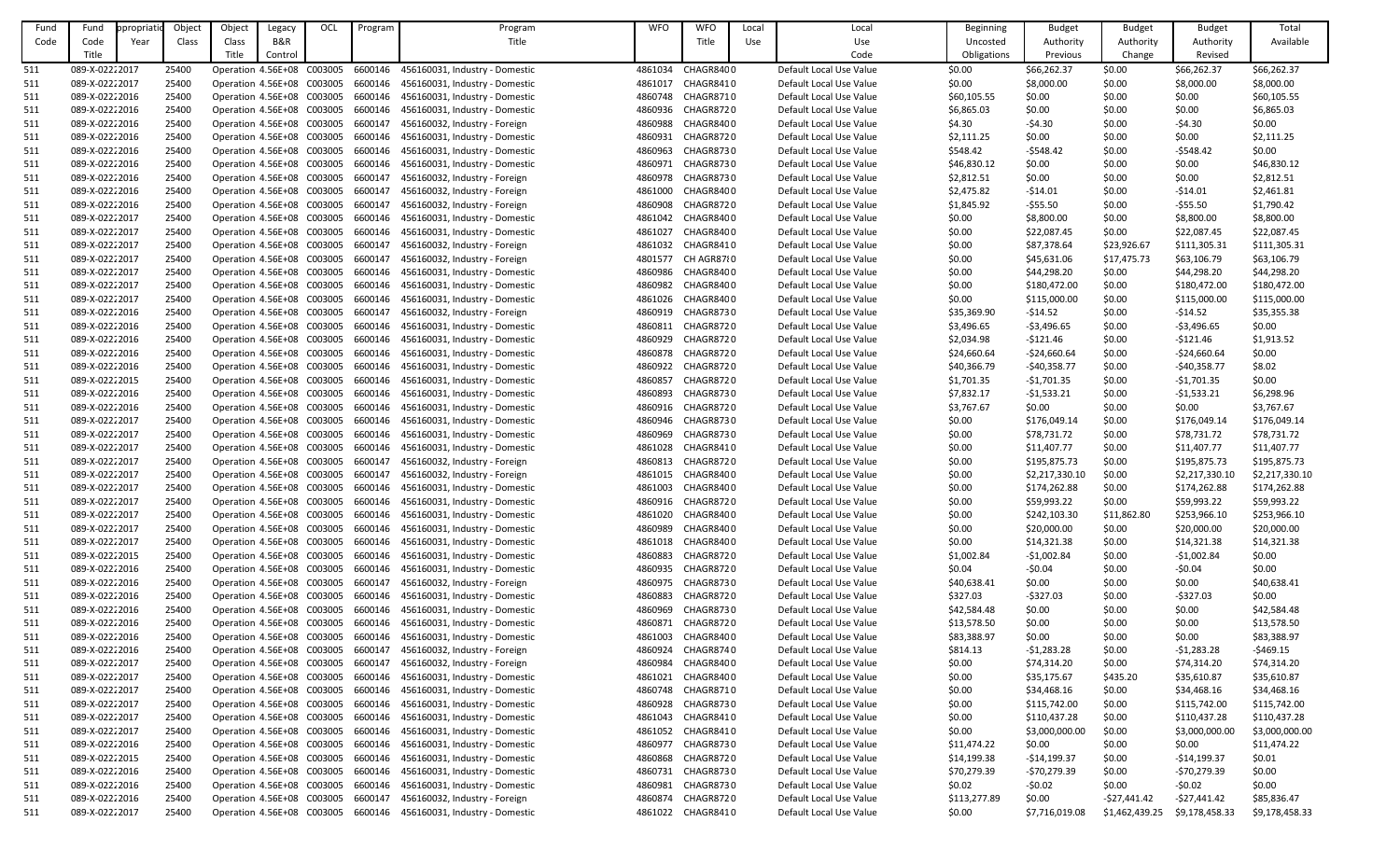| Fund | Fund            | ppropriati | Objec | Object                             | Legacy  | OCL | Program | Program                                                    | <b>WFO</b>   | <b>WFO</b>        | Local | Local                          | Beginning    | <b>Budget</b>  | <b>Budget</b> | <b>Budget</b>  | Total          |
|------|-----------------|------------|-------|------------------------------------|---------|-----|---------|------------------------------------------------------------|--------------|-------------------|-------|--------------------------------|--------------|----------------|---------------|----------------|----------------|
| Code | Code            | Year       | Class | Class                              | B&R     |     |         | Title                                                      |              | Title             | Use   | Use                            | Uncosted     | Authority      | Authority     | Authority      | Available      |
|      | Title           |            |       | Title                              | Control |     |         |                                                            |              |                   |       | Code                           | Obligations  | Previous       | Change        | Revised        |                |
| 511  | 089-X-02222017  |            | 25400 | Operation 4.56E+08 C003005         |         |     | 6600146 | 456160031, Industry - Domestic                             | 4861009      | CHAGR8410         |       | Default Local Use Value        | \$0.00       | \$13,508.03    | \$3,612.85    | \$17,120.88    | \$17,120.88    |
| 511  | 089-X-02222017  |            | 25400 | Operation 4.56E+08 C003005         |         |     | 6600147 | 456160032, Industry - Foreign                              | 4860975      | CHAGR8730         |       | Default Local Use Value        | \$0.00       | \$32,885.24    | \$7,737.27    | \$40,622.51    | \$40,622.51    |
|      | 089-X-02222017  |            | 25400 | Operation 4.56E+08 C003005         |         |     | 6600146 | 456160031, Industry - Domestic                             | 4860949      | CHAGR8730         |       | Default Local Use Value        | \$0.00       |                |               | \$103,987.74   | \$103,987.74   |
| 511  |                 |            |       |                                    |         |     |         |                                                            |              |                   |       |                                |              | \$103,987.74   | \$0.00        |                |                |
| 511  | 089-X-02222017  |            | 25400 | Operation 4.56E+08 C003005         |         |     | 6600147 | 456160032, Industry - Foreign                              | 4860874      | CHAGR8720         |       | Default Local Use Value        | \$0.00       | \$74,087.69    | $-530,811.01$ | \$43,276.68    | \$43,276.68    |
| 511  | 089-X-02222017  |            | 25400 | Operation 4.56E+08 C003005         |         |     | 6600146 | 456160031, Industry - Domestic                             | 4861056      | CHAGR8400         |       | Default Local Use Value        | \$0.00       | \$0.00         | \$29,126.21   | \$29,126.21    | \$29,126.21    |
| 511  | 089-X-02222017  |            | 25400 | Operation 4.56E+08 C003005         |         |     | 6600146 | 456160031, Industry - Domestic                             | 4861046      | CHAGR8410         |       | Default Local Use Value        | \$0.00       | \$0.00         | \$11,250.00   | \$11,250.00    | \$11,250.00    |
| 517  | 089-X-02222016  |            | 25400 | Operation 4.56E+08 C003005         |         |     | 6600207 | 456167SC0, Office of Science (SC)                          | 4860826      | CHAGR8720         |       | Default Local Use Value        | \$23,465.53  | \$0.00         | \$0.00        | \$0.00         | \$23,465.53    |
| 517  | 089-X-02222015  |            | 25400 | Operation 4.56E+08 C003005         |         |     | 6600207 | 456167SC0, Office of Science (SC)                          | 4860823      | CHAGR8720         |       | Default Local Use Value        | \$53,343.14  | \$0.00         | \$0.00        | \$0.00         | \$53,343.14    |
| 517  | 089-X-02222017  |            | 25400 | Operation 4.56E+08 C003005         |         |     | 6600207 | 456167SC0, Office of Science (SC)                          | 4860834      | CHAGR8720         |       | Default Local Use Value        | \$0.00       | \$50,000.00    | \$0.00        | \$50,000.00    | \$50,000.00    |
| 517  | 089-X-02222017  |            | 25400 | Operation 4.56E+08 C003005         |         |     | 6600207 | 456167SC0, Office of Science (SC)                          | 4861010      | CHAGR8730         |       | Default Local Use Value        | \$0.00       | \$1,699,029.13 | \$0.00        | \$1,699,029.13 | \$1,699,029.13 |
| 517  | 089-X-02222016  |            | 25400 | Operation 4.56E+08 C003005         |         |     | 6600207 | 456167SC0, Office of Science (SC)                          | 4860834      | <b>CHAGR8720</b>  |       | Default Local Use Value        | \$200,083.97 | \$0.00         | \$0.00        | \$0.00         | \$200,083.97   |
| 679  | 089-15/16-2015  |            | 25400 | Operation WA220000 C001104         |         |     | 2822390 | WA2230100, Other Related Expenses - Contractual Serv 0     |              | Default WI 302064 |       | Climate REDI / CEM FY15 632(a) | \$40,000.00  | \$0.00         | \$0.00        | \$0.00         | \$40,000.00    |
| 681  | 089-14/15-2014  |            | 25400 | Operation WA220000 C001104         |         |     | 2822390 | WA2230100, Other Related Expenses - Contractual Serv 0     |              | Default WI0       |       | Default Local Use Value        | \$54,145.26  | \$0.00         | \$0.00        | \$0.00         | \$54,145.26    |
| 692  | 089-14/15-2014  |            | 25400 | Operation WN00000CC001118          |         |     | 1721222 | WN0219060, State and Local Governments and Non-Pro 4860825 |              | CHAGR8720         |       | Default Local Use Value        | \$17,728.79  | \$0.00         | \$0.00        | \$0.00         | \$17,728.79    |
| 900  | 089-X-024(2015  |            | 25400 | Operation DP400000(C000925         |         |     | 2221791 | DP4015042 - Direct Response Program                        |              | Default WI0       |       | Default Local Use Value        | \$256.73     | \$0.00         | \$0.00        | \$0.00         | \$256.73       |
| 900  | 089-X-024(2015  |            | 25400 | Operation DP400000(C000925         |         |     | 2221792 | DP4015043 - Exercise Program                               | $\Omega$     | Default WI0       |       | Default Local Use Value        | \$1,659.63   | \$0.00         | \$0.00        | \$0.00         | \$1,659.63     |
| 900  | 089-X-024(2014  |            | 25400 | Operation DP120400(C000912         |         |     | 2220743 | DP1204010, Secondary Assessment Technologies               | 0            | Default WI0       |       | Default Local Use Value        | \$2,310.04   | \$0.00         | \$0.00        | \$0.00         | \$2,310.04     |
| 900  | 089-X-024(2014  |            | 25400 | Operation DP400000(C000925         |         |     | 2222480 | DP4011093, Nuclear Counterterrorism                        | $\Omega$     | Default WI0       |       | Default Local Use Value        | \$2,057.91   | \$0.00         | \$0.00        | \$0.00         | \$2,057.91     |
| 900  | 089-X-024(2015  |            | 25400 | Operation DP400000(C000925         |         |     | 2221775 | DP4015011 - Radiological Assistance Program                | $\Omega$     | Default WI0       |       | Default Local Use Value        | \$0.01       | \$0.00         | \$0.00        | \$0.00         | \$0.01         |
| 900  | 089-X-024(2017  |            | 25400 | Operation DP090900(C002955         |         |     | 2223112 | DP0909010, Nuclear Criticality Safety Program              | $\Omega$     | Default WI0       |       | Default Local Use Value        | \$0.00       | \$216,000.00   | \$0.00        | \$216,000.00   | \$216,000.00   |
| 900  | 089-X-024(2016  |            | 25400 | Operation DP090900(C002955         |         |     | 2223112 | DP0909010, Nuclear Criticality Safety Program              | $\Omega$     | Default WI0       |       | Default Local Use Value        | \$28,101.77  | \$0.00         | \$0.00        | \$0.00         | \$28,101.77    |
| 900  | 089-X-024(2015  |            | 25400 | Operation DP800000(C002982         |         |     | 2222989 | DP8000000, Counterterrorism and Counterproliferation 0     |              | Default WI0       |       | Default Local Use Value        | \$50,000.00  | \$0.00         | \$0.00        | \$0.00         | \$50,000.00    |
| 1050 | 089-X-024:2017  |            | 25400 | Operation HQ000000 C002425         |         |     | 3184701 | HQ1001000, Worker Advocacy                                 | $\Omega$     | Default WI0       |       | Default Local Use Value        | \$0.00       | \$35,000.00    | \$0.00        | \$35,000.00    | \$35,000.00    |
| 1050 | 089-X-024:2015  |            | 25400 | Operation HQ000000 C002425         |         |     | 3184701 | HQ1001000, Worker Advocacy                                 | $\Omega$     | Default WI0       |       | Default Local Use Value        | \$13,885.65  | \$0.00         | \$0.00        | \$0.00         | \$13,885.65    |
|      | 089-X-024: 2017 |            | 25400 | Operation GD600000 C002970         |         |     | 3203769 | GD6020900, Office of The SCIO                              |              | Default WI0       |       |                                | \$0.00       | \$706,772.00   | \$0.00        | \$706,772.00   | \$706,772.00   |
| 1060 | 089-X-024:2017  |            |       |                                    |         |     |         |                                                            | $\Omega$     | Default WI0       |       | Default Local Use Value        |              |                |               |                |                |
| 1060 |                 |            | 25400 | Operation GD600000 C002970         |         |     | 3203779 | GD6050100, CYBER & OPERATIONS                              |              |                   |       | Default Local Use Value        | \$0.00       | \$300,000.00   | \$0.00        | \$300,000.00   | \$300,000.00   |
| 1060 | 089-X-024:2017  |            | 25400 | Operation GD600000 C002970         |         |     | 3203764 | GD6020400, CI Training                                     | $\Omega$     | Default WI0       |       | Default Local Use Value        | \$0.00       | \$25,765.00    | \$0.00        | \$25,765.00    | \$25,765.00    |
| 1060 | 089-X-024: 2017 |            | 25400 | Operation GD600000 C002970 3203761 |         |     |         | GD6020100, Analysis                                        | $\Omega$     | Default WI0       |       | Default Local Use Value        | \$0.00       | \$319,585.00   | \$0.00        | \$319,585.00   | \$319,585.00   |
| 1060 | 089-X-024:2017  |            | 25400 | Operation GD600000(C002970         |         |     | 3203780 | GD6050200, Technical Services                              |              | Default WI0       |       | Default Local Use Value        | \$0.00       | \$319,364.00   | \$0.00        | \$319,364.00   | \$319,364.00   |
| 1060 | 089-X-024:2016  |            | 25400 | Operation GD600000 C002970         |         |     | 3203779 | GD6050100, CYBER & OPERATIONS                              |              | Default WI0       |       | Default Local Use Value        | \$31,971.53  | \$0.00         | \$0.00        | \$0.00         | \$31,971.53    |
| 1060 | 089-X-024: 2016 |            | 25400 | Operation GD600000(C002970 3203761 |         |     |         | GD6020100, Analysis                                        |              | Default WI0       |       | Default Local Use Value        | \$95,177.67  | \$0.00         | \$0.00        | \$0.00         | \$95,177.67    |
| 1060 | 089-X-024:2017  |            | 25400 | Operation GD600000 C002970         |         |     | 3203763 | GD6020300, Investigations                                  |              | Default WI0       |       | Default Local Use Value        | \$0.00       | \$1,376,130.00 | \$0.00        | \$1,376,130.00 | \$1,376,130.00 |
| 1060 | 089-X-024: 2016 |            | 25400 | Operation GD600000(C002970         |         |     | 3203764 | GD6020400, CI Training                                     |              | Default WI0       |       | Default Local Use Value        | \$27,779.43  | \$0.00         | \$0.00        | \$0.00         | \$27,779.43    |
| 1060 | 089-X-024: 2016 |            | 25400 | Operation GD600000(C002970         |         |     | 3203769 | GD6020900, Office of The SCIO                              |              | Default WI0       |       | Default Local Use Value        | \$284,128.50 | \$0.00         | \$0.00        | \$0.00         | \$284,128.50   |
| 1060 | 089-X-024: 2016 |            | 25400 | Operation GD600000(C002970         |         |     | 3203763 | GD6020300, Investigations                                  |              | Default WI0       |       | Default Local Use Value        | \$620,975.87 | \$0.00         | \$0.00        | \$0.00         | \$620,975.87   |
| 1060 | 089-X-024: 2015 |            | 25400 | Operation GD250000 C002546         |         |     | 3203755 | GD2540250, CI Training                                     |              | Default WI0       |       | Default Local Use Value        | \$38,022.43  | \$0.00         | \$0.00        | \$0.00         | \$38,022.43    |
| 1079 | 089-16/17-2016  |            | 25400 | Operation CS0000000 C000892        |         |     | 1713352 | CS7000000, Integrated Joint Cybersecurity Coordinatior 0   |              | Default WI0       |       | Default Local Use Value        | \$173,407.96 | \$0.00         | \$0.00        | \$0.00         | \$173,407.96   |
| 1551 | 089-X-03092014  |            | 25400 | Operation NN500000 C001058         |         |     | 2222878 | NN5070010, U.S. Costs for Russia/Newly Independent SO      |              | Default WI0       |       | Default Local Use Value        | \$12,375.31  | $-$13,524.04$  | \$0.00        | $-$13,524.04$  | $-51,148.73$   |
| 1551 | 089-X-03092013  |            | 25400 | Operation NN500000 C001058         |         |     | 2221234 | NN5002010, U.S. Costs for Russia/Newly Independent SO      |              | Default WI0       |       | Default Local Use Value        | \$109,686.53 | $-$17,803.25$  | \$0.00        | $-$17,803.25$  | \$91,883.28    |
| 1551 | 089-X-0309 2016 |            | 25400 | Operation CT000000C C003007        |         |     | 2223025 | CT8405010, Technology Integration (TI)                     | $\Omega$     | Default WI0       |       | Default Local Use Value        | \$4,200.90   | $-52,702.38$   | \$0.00        | $-52,702.38$   | \$1,498.52     |
| 1551 | 089-X-0309 2015 |            | 25400 | Operation NN500000 C001058         |         |     | 2221235 | NN5002020, In-Country Costs for Russia/Newly Indeper 0     |              | Default WI0       |       | Default Local Use Value        | \$612,798.16 | \$685,270.00   | \$0.00        | \$685,270.00   | \$1,298,068.16 |
| 1551 | 089-X-0309 2016 |            | 25400 | Operation DN400000 C003042         |         |     | 2223101 | DN4003010, Warhead Dismantlement and Fissile Mater 0       |              | Default WI0       |       | Default Local Use Value        | \$18,664.46  | \$0.00         | \$0.00        | \$0.00         | \$18,664.46    |
| 1551 | 089-X-03092014  |            | 25400 | Operation NN400000 C001056         |         |     | 2222722 | NN4010021, US Costs for Russia/Newly Independent Sta0      |              | Default WI0       |       | Default Local Use Value        | \$5,882.97   | \$0.00         | \$0.00        | \$0.00         | \$5,882.97     |
| 1551 | 089-X-03092015  |            | 25400 | Operation NN500000 C001058         |         |     | 2222810 | NN5002040, US Costs for Non Russia/Non-Newly Indep(0)      |              | Default WI0       |       | Default Local Use Value        | \$80,517.16  | \$0.00         | \$0.00        | \$0.00         | \$80,517.16    |
| 1551 | 089-X-03092014  |            | 25400 | Operation NN500000 C001058         |         |     | 2221249 | NN5006010, U.S. Costs for Russia/Newly Independent SO      |              | Default WI0       |       | Default Local Use Value        | \$4.97       | $-54.97$       | \$0.00        | $-54.97$       | \$0.00         |
| 1551 | 089-X-0309 2016 |            | 25400 | Operation CT000000C C003007        |         |     | 2223020 | CT8401000, Radiological Assistance Program (RAP)           | $\mathbf{0}$ | Default WI0       |       | Default Local Use Value        | \$75,498.15  | \$0.00         | \$0.00        | \$0.00         | \$75,498.15    |
| 1551 | 089-X-03092017  |            | 25400 | Operation DN300100 C003039         |         |     | 2223080 | DN3001020, Molybdenum-99 (Mo-99)                           | $\Omega$     | Default WI0       |       | Default Local Use Value        | \$0.00       | \$30,000.00    | \$0.00        | \$30,000.00    | \$30,000.00    |
| 1551 | 089-X-03092017  |            | 25400 | Operation DN200000 C003038         |         |     | 2223154 | DN2006000, USHPRR                                          | $\Omega$     | Default WI0       |       | Default Local Use Value        | \$0.00       | \$736,400.00   | \$0.00        | \$736,400.00   | \$736,400.00   |
| 1551 | 089-X-03092017  |            | 25400 | Operation CT000000C C003007        |         |     | 2223014 | CT8101000, Nuclear Incident Policy and Cooperation         |              | Default WI0       |       | Default Local Use Value        | \$0.00       | \$369,000.00   | \$0.00        | \$369,000.00   | \$369,000.00   |
| 1551 | 089-X-03092015  |            | 25400 | Operation NN400000 C001056         |         |     | 2222718 | NN4009020, DO NOT USE!!! Safeguards Engagement 0           |              | Default WI0       |       | Default Local Use Value        | \$115,983.55 | \$0.00         | \$0.00        | \$0.00         | \$115,983.55   |
| 1551 | 089-X-0309 2015 |            | 25400 | Operation NN910000 C002938         |         |     | 2222883 | NN9100000, Highly Enriched Uranium (HEU) Reactor CoO       |              | Default WI0       |       | Default Local Use Value        | \$4,283.61   | \$0.00         | \$0.00        | \$0.00         | \$4,283.61     |
|      |                 |            |       |                                    |         |     | 2222727 |                                                            |              | Default WI0       |       | Default Local Use Value        | \$0.03       |                |               |                |                |
| 1551 | 089-X-0309 2015 |            | 25400 | Operation NN400000 C001056         |         |     |         | NN4011010, Warhead Dismantlement and Fissile Mater 0       |              |                   |       |                                |              | $-50.03$       | \$0.00        | $-50.03$       | \$0.00         |
| 1551 | 089-X-03092014  |            | 25400 | Operation NN930000 C002936         |         |     | 2222890 | NN9301000, Domestic Nuclear and Radiological Materia 0     |              | Default WI0       |       | Default Local Use Value        | \$5,557.99   | \$0.00         | \$0.00        | \$0.00         | \$5,557.99     |
| 1551 | 089-X-0309 2016 |            | 25400 | Operation DN400000 C003042         |         |     | 2223102 | DN4003020, Nuclear Noncompliance Verification              | 0            | Default WI0       |       | Default Local Use Value        | \$119,435.40 | \$0.00         | \$0.00        | \$0.00         | \$119,435.40   |
| 1551 | 089-X-0309 2016 |            | 25400 | Operation DN100100 C003034         |         |     | 2223049 | DN1001011, U.S. Costs for Russia/Newly Independent S 0     |              | Default WI0       |       | Default Local Use Value        | \$231,051.41 | \$0.00         | \$0.00        | \$0.00         | \$231,051.41   |
| 1551 | 089-X-03092017  |            | 25400 | Operation CT000000C C003007        |         |     | 2223025 | CT8405010, Technology Integration (TI)                     | $\Omega$     | Default WI0       |       | Default Local Use Value        | \$0.00       | \$20,000.00    | \$0.00        | \$20,000.00    | \$20,000.00    |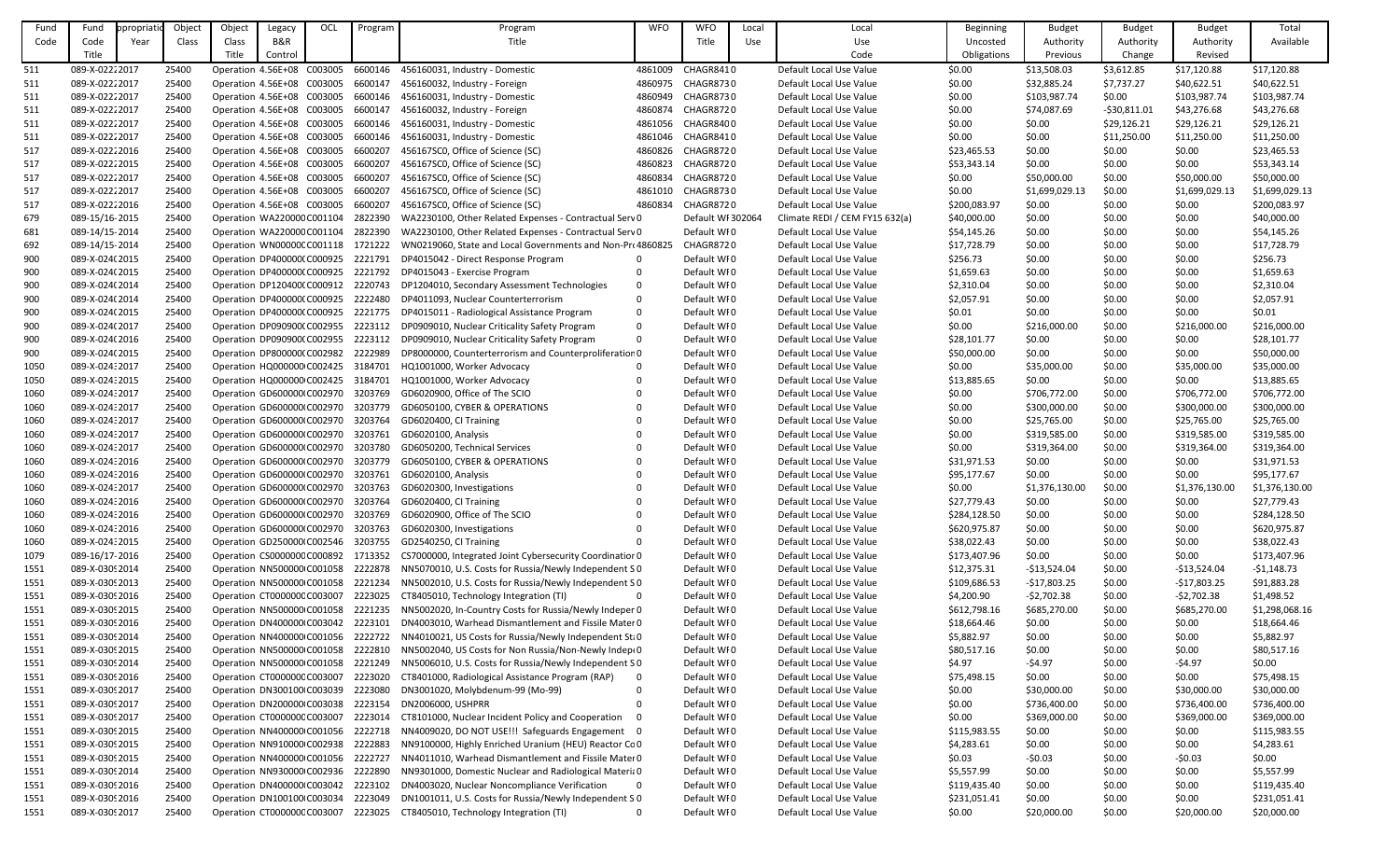| Fund | Fund            | ppropriati | Object | Object                       | Legacy  | OCL | Program | Program                                                  | <b>WFO</b>  | <b>WFO</b>        | Local | Local                   | Beginning      | <b>Budget</b>  | <b>Budget</b> | <b>Budget</b>  | Total          |
|------|-----------------|------------|--------|------------------------------|---------|-----|---------|----------------------------------------------------------|-------------|-------------------|-------|-------------------------|----------------|----------------|---------------|----------------|----------------|
| Code | Code            | Year       | Class  | Class                        | B&R     |     |         | Title                                                    |             | Title             | Use   | Use                     | Uncosted       | Authority      | Authority     | Authority      | Available      |
|      | Title           |            |        | Title                        | Control |     |         |                                                          |             |                   |       | Code                    | Obligations    | Previous       | Change        | Revised        |                |
| 1551 | 089-X-03092017  |            | 25400  | Operation CT000000C C003007  |         |     | 2223020 | CT8401000, Radiological Assistance Program (RAP)         | 0           | Default WI0       |       | Default Local Use Value | \$0.00         | \$3,010,000.00 | \$0.00        | \$3,010,000.00 | \$3,010,000.00 |
|      | 089-X-0309 2017 |            | 25400  | Operation DN100500 C003088   |         |     | 2223152 |                                                          | $\Omega$    | Default WI0       |       | Default Local Use Value | \$0.00         |                | \$13,374.86   | \$40,000.00    | \$40,000.00    |
| 1551 |                 |            |        |                              |         |     |         | DN1005010, Domestic Radiological Security                |             |                   |       |                         |                | \$26,625.14    |               |                |                |
| 1551 | 089-X-0309 2017 |            | 25400  | Operation DN400000 C003042   |         |     | 2223096 | DN4001030, Safeguards Technology Development             | $\Omega$    | Default WI0       |       | Default Local Use Value | \$0.00         | \$585,000.00   | \$0.00        | \$585,000.00   | \$585,000.00   |
| 1551 | 089-X-03092014  |            | 25400  | Operation NN500000 C001058   |         |     | 2222881 | NN5070040, US Costs for Non Russia/Non-Newly Indep(0)    |             | Default WI0       |       | Default Local Use Value | \$27,382.94    | \$0.00         | \$0.00        | \$0.00         | \$27,382.94    |
| 1551 | 089-X-0309 2014 |            | 25400  | Operation NN500000 C001058   |         |     | 2720208 | NN500W000, M&O Contractor Employee Costs (at Head 0      |             | Default WI0       |       | Default Local Use Value | \$51,312.90    | $-551,312.90$  | \$0.00        | $-551,312.90$  | \$0.00         |
| 1551 | 089-X-0309 2015 |            | 25400  | Operation NN400000 C001056   |         |     | 2222719 | NN4009030, Safeguards Technology Development             | $\mathbf 0$ | Default WI0       |       | Default Local Use Value | \$28,488.59    | $-$18,567.31$  | \$0.00        | $-$18,567.31$  | \$9,921.28     |
| 1551 | 089-X-0309 2015 |            | 25400  | Operation NN500000 C001058   |         |     | 2222878 | NN5070010, U.S. Costs for Russia/Newly Independent SO    |             | Default WI0       |       | Default Local Use Value | \$1,148.73     | \$0.00         | \$0.00        | \$0.00         | \$1,148.73     |
| 1551 | 089-X-0309 2016 |            | 25400  | Operation DN400000 C003042   |         |     | 2223095 | DN4001020, Safeguards Engagement (INSEP)                 | $\Omega$    | Default WI0       |       | Default Local Use Value | \$543,679.17   | $-52,196.00$   | \$0.00        | $-52,196.00$   | \$541,483.17   |
| 1551 | 089-X-0309 2017 |            | 25400  | Operation DN400000 C003042   |         |     | 2223102 | DN4003020, Nuclear Noncompliance Verification            | $\Omega$    | Default WI0       |       | Default Local Use Value | \$0.00         | \$536,000.00   | \$0.00        | \$536,000.00   | \$536,000.00   |
| 1551 | 089-X-03092015  |            | 25400  | Operation NN200000 C001052   |         |     | 2221132 | NN2001000, Nonproliferation Detection                    | $\Omega$    | Default WI0       |       | Default Local Use Value | \$40,296.10    | \$0.00         | \$0.00        | \$0.00         | \$40,296.10    |
| 1551 | 089-X-0309 2016 |            | 25400  | Operation CT000000C C003007  |         |     | 2223014 | CT8101000, Nuclear Incident Policy and Cooperation       | - 0         | Default WI0       |       | Default Local Use Value | \$55,526.01    | \$0.00         | \$0.00        | \$0.00         | \$55,526.01    |
| 1551 | 089-X-0309 2016 |            | 25400  | Operation DN100300 C003036   |         |     | 2223063 | DN1003011, U.S. Costs for Russia/Newly Independent S 0   |             | Default WI0       |       | Default Local Use Value | \$40,000.00    | \$0.00         | \$0.00        | \$0.00         | \$40,000.00    |
| 1551 | 089-X-0309 2014 |            | 25400  | Operation NN500000 C001058   |         |     | 2221231 | NN5001010, U.S. Costs for Russia/Newly Independent SO    |             | Default WI0       |       | Default Local Use Value | \$3,898.41     | \$0.00         | \$0.00        | \$0.00         | \$3,898.41     |
|      | 089-X-0309 2016 |            | 25400  | Operation CT000000C C003007  |         |     | 2223023 | CT8404010, Evaluation, Exercise, Readiness, and Respor 0 |             | Default WI0       |       | Default Local Use Value | \$101,821.47   | \$0.00         |               | \$0.00         | \$101,821.47   |
| 1551 |                 |            |        |                              |         |     |         |                                                          |             |                   |       |                         |                |                | \$0.00        |                |                |
| 1551 | 089-X-0309 2013 |            | 25400  | Operation NN500000 C001058   |         |     | 2222811 | NN5003040, US Costs for Non Russia/Non-Newly Indep(0)    |             | Default WI0       |       | Default Local Use Value | \$2,868.79     | \$0.00         | \$0.00        | \$0.00         | \$2,868.79     |
| 1551 | 089-X-0309 2016 |            | 25400  | Operation DN400000 C003042   |         |     | 2223105 | DN4004030, Multilateral Supplier Policy                  | $\Omega$    | Default WI0       |       | Default Local Use Value | \$131,792.22   | \$0.00         | \$0.00        | \$0.00         | \$131,792.22   |
| 1551 | 089-X-03092015  |            | 25400  | Operation NN400000 C001056   |         |     | 2222732 | NN4012030, Multilateral Supplier Policy                  | $\Omega$    | Default WI0       |       | Default Local Use Value | \$3,279.15     | $-50.15$       | \$0.00        | $-50.15$       | \$3,279.00     |
| 1551 | 089-X-0309 2017 |            | 25400  | Operation CT000000C C003007  |         |     | 2223023 | CT8404010, Evaluation, Exercise, Readiness, and Respor 0 |             | Default WI0       |       | Default Local Use Value | \$0.00         | \$239,000.00   | \$0.00        | \$239,000.00   | \$239,000.00   |
| 1551 | 089-X-03092017  |            | 25400  | Operation DN400000 C003042   |         |     | 2223106 | DN4004040, Policy Studies and Support                    | 0           | Default WI0       |       | Default Local Use Value | \$0.00         | \$3,114.30     | \$0.00        | \$3,114.30     | \$3,114.30     |
| 1551 | 089-X-03092017  |            | 25400  | Operation DN400000 C003042   |         |     | 2223094 | DN4001010, Safeguards Policy                             | $\Omega$    | Default WI0       |       | Default Local Use Value | \$0.00         | \$1,246,168.88 | \$0.00        | \$1,246,168.88 | \$1,246,168.88 |
| 1551 | 089-X-03092015  |            | 25400  | Operation NN930000 C002936   |         |     | 2222890 | NN9301000, Domestic Nuclear and Radiological Materia 0   |             | Default WI0       |       | Default Local Use Value | \$50,000.00    | \$0.00         | \$0.00        | \$0.00         | \$50,000.00    |
| 1551 | 089-X-0309 2016 |            | 25400  | Operation DN400000 C003042   |         |     | 2223094 | DN4001010, Safeguards Policy                             | $\Omega$    | Default WI0       |       | Default Local Use Value | \$333,801.45   | \$0.00         | \$0.00        | \$0.00         | \$333,801.45   |
| 1551 | 089-X-0309 2016 |            | 25400  | Operation DN400000 C003042   |         |     | 2223103 | DN4004010, Global Regimes                                |             | Default WI0       |       | Default Local Use Value | \$134,656.26   | \$0.00         | \$0.00        | \$0.00         | \$134,656.26   |
| 1551 | 089-X-0309 2015 |            | 25400  | Operation NN400000 C001056   |         |     | 2222730 | NN4012010, Global Regimes                                |             | Default WI0       |       | Default Local Use Value | \$15,681.30    | \$0.00         | \$0.00        | \$0.00         | \$15,681.30    |
| 1551 | 089-X-03092013  |            | 25400  | Operation NN500000 C001058   |         |     | 2221240 | NN5004010, U.S. Costs for Russia/Newly Independent SO    |             | Default WI0       |       | Default Local Use Value | \$240,667.55   | \$0.00         | \$0.00        | \$0.00         | \$240,667.55   |
| 1551 | 089-X-03092014  |            | 25400  | Operation NN500000 C001058   |         |     | 2221235 | NN5002020, In-Country Costs for Russia/Newly Indeper 0   |             | Default WI0       |       | Default Local Use Value | \$1,797,650.48 | -\$666,770.00  | \$0.00        | $-$666,770.00$ | \$1,130,880.48 |
|      | 089-X-0309 2017 |            | 25400  |                              |         |     |         |                                                          |             | Default WI0       |       | Default Local Use Value |                |                |               |                |                |
| 1551 |                 |            |        | Operation DN300100 C003039   |         |     | 2223079 | DN3001010, Highly Enriched Uranium (HEU) Reactor Co 0    |             |                   |       |                         | \$0.00         | \$24,909.00    | \$0.00        | \$24,909.00    | \$24,909.00    |
| 1551 | 089-X-03092015  |            | 25400  | Operation NN400000 C001056   |         |     | 2222717 | NN4009010, Safeguards Policy and Human Resources 0       |             | Default WI0       |       | Default Local Use Value | \$90,568.64    | \$0.00         | \$0.00        | \$0.00         | \$90,568.64    |
| 1551 | 089-X-0309 2016 |            | 25400  | Operation DN300100 C003039   |         |     | 2223079 | DN3001010, Highly Enriched Uranium (HEU) Reactor Co 0    |             | Default WI0       |       | Default Local Use Value | \$130,977.11   | \$0.00         | \$0.00        | \$0.00         | \$130,977.11   |
| 1551 | 089-X-0309 2014 |            | 25400  | Operation NN500000 C001058   |         |     | 2221240 | NN5004010, U.S. Costs for Russia/Newly Independent SO    |             | Default WI0       |       | Default Local Use Value | \$118,720.00   | $-$118,720.00$ | \$0.00        | $-$118,720.00$ | \$0.00         |
| 1551 | 089-X-03092015  |            | 25400  | Operation NN500000 C001058   |         |     | 2221243 | NN5005011, U.S. Costs for Russia/Newly Independent SO    |             | Default WI0       |       | Default Local Use Value | \$234,731.14   | \$0.00         | \$0.00        | \$0.00         | \$234,731.14   |
| 1551 | 089-X-0309 2015 |            | 25400  | Operation NN400000 C001056   |         |     | 2222728 | NN4011020, Nuclear Noncompliance Verification            | $\mathbf 0$ | Default WI0       |       | Default Local Use Value | \$12,700.54    | \$0.00         | \$0.00        | \$0.00         | \$12,700.54    |
| 1551 | 089-X-03092015  |            | 25400  | Operation NN500000 C001058   |         |     | 2221240 | NN5004010, U.S. Costs for Russia/Newly Independent SO    |             | Default WI0       |       | Default Local Use Value | \$153,515.04   | $-$120,000.00$ | \$0.00        | $-$120,000.00$ | \$33,515.04    |
| 1551 | 089-X-0309 2016 |            | 25400  | Operation DN100100 C003034   |         |     | 2223053 | DN1001021, U.S. Costs for Russia/Newly Independent S 0   |             | Default WI0       |       | Default Local Use Value | \$704,027.86   | \$0.00         | \$0.00        | \$0.00         | \$704,027.86   |
| 1551 | 089-X-0309 2015 |            | 25400  | Operation NN400000 C001056   |         |     | 2222733 | NN4012040, Policy Studies and Support                    | $\Omega$    | Default WI0       |       | Default Local Use Value | \$91,216.46    | \$0.00         | \$0.00        | \$0.00         | \$91,216.46    |
| 1551 | 089-X-03092017  |            | 25400  | Operation DN100100 C003034   |         |     | 2223049 | DN1001011, U.S. Costs for Russia/Newly Independent S 0   |             | Default WI0       |       | Default Local Use Value | \$0.00         | \$140,000.00   | \$0.00        | \$140,000.00   | \$140,000.00   |
| 1551 | 089-X-03092017  |            | 25400  | Operation DN400000 C003042   |         |     | 2223095 | DN4001020, Safeguards Engagement (INSEP)                 | 0           | Default WI0       |       | Default Local Use Value | \$0.00         | \$1,434,000.00 | \$0.00        | \$1,434,000.00 | \$1,434,000.00 |
| 1551 | 089-X-03092017  |            | 25400  | Operation DN200000 C003038   |         |     | 2223076 | DN2001000, Proliferation Detection                       |             | Default WI0       |       | Default Local Use Value | \$0.00         | \$2,380,000.00 | \$0.00        | \$2,380,000.00 | \$2,380,000.00 |
| 1551 | 089-X-03092014  |            | 25400  | Operation NN500000 C001058   |         |     | 2221241 | NN5004020, In-Country Costs for Russia/Newly Indeper 0   |             | Default WI0       |       | Default Local Use Value | \$303,914.10   | $-5281,280.00$ | \$0.00        | $-5281,280.00$ | \$22,634.10    |
| 1551 | 089-X-0309 2016 |            | 25400  | Operation DN200000 C003038   |         |     | 2223076 | DN2001000, Proliferation Detection                       | $\Omega$    | Default WI0       |       | Default Local Use Value | \$367,968.12   | \$0.00         | \$0.00        | \$0.00         | \$367,968.12   |
|      |                 |            |        |                              |         |     |         |                                                          |             |                   |       |                         |                |                |               |                |                |
| 1551 | 089-X-03092016  |            | 25400  | Operation DN400000 C003042   |         |     | 2223096 | DN4001030, Safeguards Technology Development             | $\Omega$    | Default WI0       |       | Default Local Use Value | \$24,431.56    | \$0.00         | \$0.00        | \$0.00         | \$24,431.56    |
| 1551 | 089-X-03092013  |            | 25400  | Operation NN400000 C001056   |         |     | 2222721 | NN4010010, International Nonproliferation Export ContO   |             | Default WI0       |       | Default Local Use Value | \$7,926.55     | \$0.00         | \$0.00        | \$0.00         | \$7,926.55     |
| 1551 | 089-X-03092015  |            | 25400  | Operation NN500000 C001058   |         |     | 2221234 | NN5002010, U.S. Costs for Russia/Newly Independent SO    |             | Default WI0       |       | Default Local Use Value | \$1,170,606.82 | -\$685,270.00  | \$0.00        | $-5685,270.00$ | \$485,336.82   |
| 1551 | 089-X-0309 2015 |            | 25400  | Operation NN500000 C001058   |         |     | 2222881 | NN5070040, US Costs for Non Russia/Non-Newly Indep(0     |             | Default WI0       |       | Default Local Use Value | \$15,000.00    | \$0.00         | \$0.00        | \$0.00         | \$15,000.00    |
| 1551 | 089-X-03092015  |            | 25400  | Operation NN500000 C001058   |         |     | 2221241 | NN5004020, In-Country Costs for Russia/Newly Indeper 0   |             | Default WI0       |       | Default Local Use Value | \$29.25        | \$0.00         | \$0.00        | \$0.00         | \$29.25        |
| 1551 | 089-X-03092017  |            | 25400  | Operation DN400000 C003042   |         |     | 2223103 | DN4004010, Global Regimes                                | 0           | Default WI0       |       | Default Local Use Value | \$0.00         | \$75,000.00    | \$0.00        | \$75,000.00    | \$75,000.00    |
| 1551 | 089-X-03092017  |            | 25400  | Operation DN100300 C003036   |         |     | 2223063 | DN1003011, U.S. Costs for Russia/Newly Independent S 0   |             | Default WI0       |       | Default Local Use Value | \$0.00         | \$400,000.00   | \$0.00        | \$400,000.00   | \$400,000.00   |
| 1557 | 089-X-0309 2012 |            | 25400  | Operation NN500000 C001058   |         |     | 2222290 | NN5010000, International Contributions UK                | $\Omega$    | Default WI0       |       | Default Local Use Value | \$50,324.10    | \$0.00         | \$0.00        | \$0.00         | \$50,324.10    |
| 1650 | 089-X-031:2010  |            | 25400  | Operation PS0000000 C001075  |         |     | 2221514 | PS0202132, Advisory and Assistance, Diversity Program: 0 |             | Default WI0       |       | Default Local Use Value | \$38,795.51    | \$0.00         | \$0.00        | \$0.00         | \$38,795.51    |
| 1689 | 089-14/15-2014  |            | 25400  | Operation PS0000000 C001075  |         |     | 2222565 | PS0202200, A&A, Counterterrorism                         | $\Omega$    | Default WI0       |       | Default Local Use Value | \$2,019.15     | \$0.00         | \$0.00        | \$0.00         | \$2,019.15     |
| 1751 | 089-X-031! 2013 |            | 25400  | Operation EZ5000000 C002226  |         |     | 1110981 | EZ5012300 - BRNL-0030 Soil and Water Remediation - BO    |             | Default WI0       |       | Default Local Use Value | \$522,109.05   | \$0.00         | \$0.00        | \$0.00         | \$522,109.05   |
| 1751 | 089-X-031! 2015 |            | 25400  | Operation EZ5000000 C002226  |         |     | 1110981 | EZ5012300 - BRNL-0030 Soil and Water Remediation - BO    |             | Default WI0       |       | Default Local Use Value | \$47.62        | \$0.00         | \$0.00        | \$0.00         | \$47.62        |
| 2300 | 089-X-418(2016  |            | 25400  | Operation ST0000000 C001087  |         |     | 2720715 | ST5001030, Other National Lab Research                   | 0           | Default WI0       |       | Default Local Use Value | \$220,833.12   | \$185,000.00   | \$0.00        | \$185,000.00   | \$405,833.12   |
|      | 089-X-418(2016  |            |        |                              |         |     | 2924282 |                                                          |             | Default WI0       |       |                         |                |                | \$0.00        |                |                |
| 2300 |                 |            | 25400  | Operation ST0000000 C001087  |         |     |         | ST6001036, Technical Services                            |             |                   |       | Default Local Use Value | \$20,289.84    | \$0.00         |               | \$0.00         | \$20,289.84    |
| 2300 | 089-X-418(2015  |            | 32003  | Accelerato ST0000000 C001087 |         |     | 2924281 | ST6001034, Facility Upgrades                             |             | Default WI 485395 |       | <b>CHAIP</b>            | \$152,000.00   | \$0.00         | \$0.00        | \$0.00         | \$152,000.00   |
| 2300 | 089-X-418(2015  |            | 25400  | Operation ST0000000 C001087  |         |     | 2924306 | ST6001031, Production                                    | $\Omega$    | Default WI0       |       | Default Local Use Value | \$0.00         | \$190,243.59   | \$0.00        | \$190,243.59   | \$190,243.59   |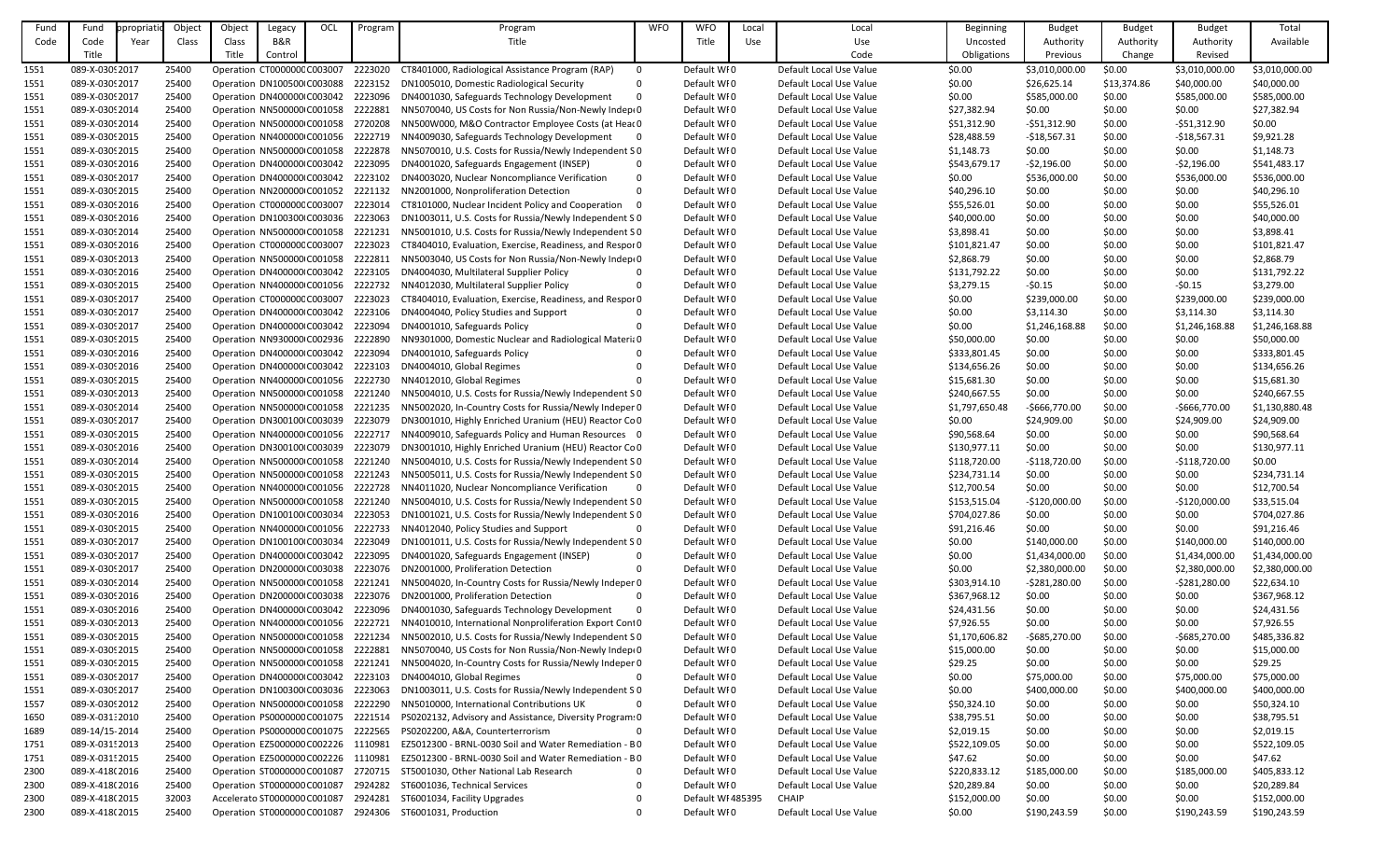| Fund | Fund            | ppropriati | Object | Object                      | Legacy                              | OCL | Program | Program                                                   | <b>WFO</b>   | <b>WFO</b>        | Local      | Local                   | <b>Beginning</b> | <b>Budget</b>  | <b>Budget</b> | <b>Budget</b>  | Total          |
|------|-----------------|------------|--------|-----------------------------|-------------------------------------|-----|---------|-----------------------------------------------------------|--------------|-------------------|------------|-------------------------|------------------|----------------|---------------|----------------|----------------|
| Code | Code            | Year       | Class  | Class                       | B&R                                 |     |         | Title                                                     |              | Title             | <b>Use</b> | Use                     | Uncosted         | Authority      | Authority     | Authority      | Available      |
|      | Title           |            |        | Title                       | Control                             |     |         |                                                           |              |                   |            | Code                    | Obligations      | Previous       | Change        | Revised        |                |
| 2300 | 089-X-418(2017  |            | 25400  |                             | Operation ST0000000 C001087         |     | 2924424 | ST5001040, Actinium-225 Technology Research and InteO     |              | Default WI0       |            | Default Local Use Value | \$0.00           | \$0.00         | \$100,000.00  | \$100,000.00   | \$100,000.00   |
|      |                 |            |        |                             |                                     |     |         |                                                           |              |                   |            |                         |                  |                |               |                |                |
| 2300 | 089-X-418(2014  |            | 25400  |                             | Operation ST0000000 C001087         |     | 2924306 | ST6001031, Production                                     | $\Omega$     | Default WI0       |            | Default Local Use Value | \$0.00           | \$212,749.03   | \$0.00        | \$212,749.03   | \$212,749.03   |
| 2300 | 089-X-418(2016  |            | 25400  |                             | Operation ST0000000 C001087         |     | 2720718 | ST6001020, Brookhaven Linear Isotope Producer (BLIP) 0    |              | Default WI0       |            | Default Local Use Value | \$234,931.66     | \$140,000.00   | \$0.00        | \$140,000.00   | \$374,931.66   |
| 2300 | 089-X-418(2017  |            | 25400  |                             | Operation ST0000000 C001087         |     | 2924306 | ST6001031, Production                                     |              | Default WI0       |            | Default Local Use Value | \$0.00           | \$2,060,000.00 | \$100,000.00  | \$2,160,000.00 | \$2,160,000.00 |
| 2300 | 089-X-418(2016  |            | 25400  |                             | Operation ST0000000 C001087         |     | 2924306 | ST6001031, Production                                     |              | Default WI0       |            | Default Local Use Value | \$2,217,227.76   | \$358,007.38   | \$0.00        | \$358,007.38   | \$2,575,235.14 |
| 2300 | 089-X-418(2015  |            | 25400  |                             | Operation ST0000000 C001087         |     | 2924281 | ST6001034, Facility Upgrades                              |              | Default WI0       |            | Default Local Use Value | \$49,875.62      | \$0.00         | \$0.00        | \$0.00         | \$49,875.62    |
| 2300 | 089-X-418(2015  |            | 25400  |                             | Operation ST0000000 C001087         |     | 2720715 | ST5001030, Other National Lab Research                    |              | Default WI0       |            | Default Local Use Value | \$11,925.21      | \$0.00         | \$0.00        | \$0.00         | \$11,925.21    |
| 2300 | 089-X-418(2014  |            | 32003  |                             | Accelerato ST0000000 C001087        |     | 2924281 | ST6001034, Facility Upgrades                              | $\Omega$     | Default WI 485395 |            | <b>CHAIP</b>            | \$378,714.95     | \$0.00         | \$0.00        | \$0.00         | \$378,714.95   |
| 2300 | 089-X-418(2016  |            | 25400  |                             | Operation ST0000000 C001087         |     | 2924424 | ST5001040, Actinium-225 Technology Research and InteO     |              | Default WI0       |            | Default Local Use Value | \$0.00           | \$100,000.00   | \$0.00        | \$100,000.00   | \$100,000.00   |
| 2300 | 089-X-418(2016  |            | 25400  |                             | Operation ST0000000 C001087         |     | 2924280 | ST6001032, Hot Cell and Other National Lab Facilities 0   |              | Default WI0       |            | Default Local Use Value | \$1,427,585.71   | \$614,636.14   | \$0.00        | \$614,636.14   | \$2,042,221.85 |
| 2300 | 089-X-418(2017  |            | 25400  |                             | Operation ST0000000 C001087         |     | 2720718 | ST6001020, Brookhaven Linear Isotope Producer (BLIP) 0    |              | Default WI0       |            | Default Local Use Value | \$0.00           | \$416,000.00   | \$140,000.00  | \$556,000.00   | \$556,000.00   |
| 2300 | 089-X-418(2014  |            | 25400  |                             | Operation ST0000000 C001087         |     | 2924424 | ST5001040, Actinium-225 Technology Research and InteO     |              | Default WI0       |            | Default Local Use Value | \$107,238.58     | \$0.00         | \$0.00        | \$0.00         | \$107,238.58   |
| 2300 | 089-X-418(2016  |            | 25400  |                             | Operation ST0000000 C001087         |     | 2720716 | ST5002000, University Research                            |              | Default WI0       |            | Default Local Use Value | \$147,084.32     | \$0.00         | \$0.00        | \$0.00         | \$147,084.32   |
|      |                 |            |        |                             |                                     |     |         |                                                           | $\Omega$     |                   |            |                         |                  |                |               |                |                |
| 2300 | 089-X-418(2017  |            | 25400  |                             | Operation ST0000000 C001087         |     | 2720715 | ST5001030, Other National Lab Research                    |              | Default WI0       |            | Default Local Use Value | \$0.00           | \$425,000.00   | \$185,000.00  | \$610,000.00   | \$610,000.00   |
| 2300 | 089-X-418(2017  |            | 25400  |                             | Operation ST0000000 C001087         |     | 2924280 | ST6001032, Hot Cell and Other National Lab Facilities     | $\Omega$     | Default WI0       |            | Default Local Use Value | \$0.00           | \$1,496,363.86 | \$724,000.00  | \$2,220,363.86 | \$2,220,363.86 |
| 2300 | 089-X-418(2014  |            | 25400  |                             | Operation ST0000000 C001087         |     | 2720714 | ST5001020, Brookhaven Linear Isotope Producer (BLIP) 0    |              | Default WI0       |            | Default Local Use Value | \$506,852.52     | \$0.00         | \$0.00        | \$0.00         | \$506,852.52   |
| 2300 | 089-X-418(2017  |            | 25400  |                             | Operation ST0000000 C001087         |     | 2924281 | ST6001034, Facility Upgrades                              | $\Omega$     | Default WI0       |            | Default Local Use Value | \$0.00           | \$611,000.00   | \$0.00        | \$611,000.00   | \$611,000.00   |
| 5300 | 089-X-031 {2016 |            | 25400  |                             | Operation TE1100000 C002798         |     | 3123802 | TE1104000, Energy Systems Predictive Capability           | $\Omega$     | Default WI0       |            | Default Local Use Value | \$250,799.93     | \$0.00         | \$0.00        | \$0.00         | \$250,799.93   |
| 5300 | 089-X-031 {2017 |            | 25400  | Operation TE1200000 C002799 |                                     |     | 3123809 | TE1203000, Advance Distribution Management System 0       |              | Default WI0       |            | Default Local Use Value | \$0.00           | \$6,380.00     | \$0.00        | \$6,380.00     | \$6,380.00     |
| 5300 | 089-X-031 {2017 |            | 25400  |                             | Operation TE1100000 C002798         |     | 3123802 | TE1104000, Energy Systems Predictive Capability           | $\mathbf{0}$ | Default WI0       |            | Default Local Use Value | \$0.00           | \$25,000.00    | $-525,000.00$ | \$0.00         | \$0.00         |
| 5300 | 089-X-031 {2016 |            | 25400  |                             | Operation TE1200000 C002799         |     | 3123811 | TE1205000, Resilient Electric Distribution Grid R&D       | $\Omega$     | Default WI0       |            | Default Local Use Value | \$83,643.81      | \$0.00         | \$0.00        | \$0.00         | \$83,643.81    |
| 5300 | 089-X-031 2016  |            | 25400  |                             | Operation TE1300000 C002800         |     | 3123804 | TE1302000, Cyber for Energy Security OPS                  | $\Omega$     | Default WI0       |            | Default Local Use Value | \$8,312.99       | \$0.00         | \$0.00        | \$0.00         | \$8,312.99     |
| 5300 | 089-X-031 {2014 |            | 25400  |                             | Operation TE1100000 C002798         |     | 3123785 | TE1103000, Advanced Modeling Grid Research                | $\Omega$     | Default WI0       |            | Default Local Use Value | \$8,661.50       | \$0.00         | \$0.00        | \$0.00         | \$8,661.50     |
| 5300 | 089-X-031 2015  |            | 25400  |                             | Operation TE1400000 C002801         |     | 3123795 | TE1400000, Energy Storage                                 | $\Omega$     | Default WI0       |            | Default Local Use Value | \$56.79          | \$0.00         | \$0.00        | \$0.00         | \$56.79        |
|      |                 |            |        |                             |                                     |     |         |                                                           |              |                   |            |                         |                  |                |               |                |                |
| 5300 | 089-X-031 {2015 |            | 25400  |                             | Operation TG000000(C002803          |     | 3123806 | TG0100000, Infrastructure Security and Energy Restora10   |              | Default WI0       |            | Default Local Use Value | \$63.25          | $-563.25$      | \$0.00        | $-563.25$      | \$0.00         |
| 5300 | 089-X-031 {2016 |            | 25400  |                             | Operation TE1400000 C002801         |     | 3123795 | TE1400000, Energy Storage                                 | $\Omega$     | Default WI0       |            | Default Local Use Value | \$3,750.00       | \$0.00         | \$0.00        | \$0.00         | \$3,750.00     |
| 5300 | 089-X-031 {2016 |            | 25400  |                             | Operation TE1100000 C002798         |     | 3123785 | TE1103000, Advanced Modeling Grid Research                | $\Omega$     | Default WI0       |            | Default Local Use Value | \$67,432.00      | \$0.00         | \$0.00        | \$0.00         | \$67,432.00    |
| 5300 | 089-X-031 {2016 |            | 25400  |                             | Operation TE1200000 C002799         |     | 3123810 | TE1204000, Market-Based Control Signal                    | $\Omega$     | Default WI0       |            | Default Local Use Value | \$2,804.90       | \$0.00         | \$0.00        | \$0.00         | \$2,804.90     |
| 5300 | 089-X-031 {2016 |            | 25400  |                             | Operation TF0000000 C002802         |     | 3123796 | TF0000000, National Electricity Delivery                  | $\Omega$     | Default WI0       |            | Default Local Use Value | \$4,790.55       | \$0.00         | \$0.00        | \$0.00         | \$4,790.55     |
| 5300 | 089-X-031 2017  |            | 25400  |                             | Operation TE1200000 C002799         |     | 3123811 | TE1205000, Resilient Electric Distribution Grid R&D       | $\Omega$     | Default WI0       |            | Default Local Use Value | \$0.00           | \$85,000.00    | \$0.00        | \$85,000.00    | \$85,000.00    |
| 5300 | 089-X-031 2017  |            | 25400  |                             | Operation TE1300000 C002800         |     | 3123803 | TE1301000, Cyber for Energy Security R&D                  | $\Omega$     | Default WI0       |            | Default Local Use Value | \$0.00           | \$32,865.00    | \$0.00        | \$32,865.00    | \$32,865.00    |
| 5300 | 089-X-031 2015  |            | 25400  |                             | Operation TE1200000 C002799         |     | 3123792 | TE1201000, Smart Grid                                     | $\Omega$     | Default WI0       |            | Default Local Use Value | \$26,357.24      | \$0.00         | \$0.00        | \$0.00         | \$26,357.24    |
| 5300 | 089-X-031 {2014 |            | 25400  |                             | Operation TE1200000 C002799         |     | 3123792 | TE1201000, Smart Grid                                     |              | Default WI0       |            | Default Local Use Value | \$31,959.55      | \$0.00         | \$0.00        | \$0.00         | \$31,959.55    |
| 5300 | 089-X-031 {2016 |            | 25400  |                             | Operation TE1200000 C002799         |     | 3123792 | TE1201000, Smart Grid                                     |              | Default WI0       |            | Default Local Use Value | \$2,347.00       | \$0.00         | \$0.00        | \$0.00         | \$2,347.00     |
| 5300 | 089-X-031 2016  |            | 25400  |                             | Operation TE1300000 C002800         |     | 3123803 | TE1301000, Cyber for Energy Security R&D                  | $\Omega$     | Default WI0       |            | Default Local Use Value | \$32,823.22      | $-558.76$      | \$0.00        | $-558.76$      | \$32,764.46    |
| 5300 | 089-X-031 2016  |            | 25400  |                             | Operation TE1200000 C002799         |     | 3123812 | TE1206000, Advanced Secure Low-cost Sensors               | $\Omega$     | Default WI0       |            | Default Local Use Value | \$45,945.00      | \$0.00         | \$0.00        | \$0.00         | \$45,945.00    |
| 5300 | 089-X-031 {2017 |            | 25400  |                             | Operation TE1100000 C002798         |     | 3123785 | TE1103000, Advanced Modeling Grid Research                | $\Omega$     | Default WI0       |            | Default Local Use Value | \$0.00           | \$481,036.00   | \$36,750.00   | \$517,786.00   | \$517,786.00   |
|      |                 |            |        |                             |                                     |     |         |                                                           |              |                   |            |                         |                  |                |               |                |                |
| 5300 | 089-X-031 {2017 |            | 25400  | Operation TE1100000 C002798 |                                     |     | 3123816 | TE1104010, Monitoring and Real-Time Analysis              |              | Default WI0       |            | Default Local Use Value | \$0.00           | \$37,735.00    | \$25,000.00   | \$62,735.00    | \$62,735.00    |
| 5300 | 089-X-031 {2016 |            | 25400  |                             | Operation TE1100000 C002798         |     | 3123789 | TE1101000, Transmission Reliability & Renewables Integ0   |              | Default WI0       |            | Default Local Use Value | \$7,976.36       | \$0.00         | \$0.00        | \$0.00         | \$7,976.36     |
| 5300 | 089-X-031 2016  |            | 25400  | Operation TE1200000 C002799 |                                     |     | 3123809 | TE1203000, Advance Distribution Management System 0       |              | Default WI0       |            | Default Local Use Value | \$276.08         | $-$124.89$     | \$0.00        | $-5124.89$     | \$151.19       |
| 5300 | 089-X-031 2016  |            | 25400  |                             | Operation TE1300000 C002800         |     | 3123815 | TE1305000, Virtual Energy Sector Forensics Analysis Plat0 |              | Default WI0       |            | Default Local Use Value | \$49,649.35      | \$0.00         | \$0.00        | \$0.00         | \$49,649.35    |
| 5300 | 089-X-031 {2015 |            | 25400  |                             | Operation TE1100000 C002798         |     | 3123785 | TE1103000, Advanced Modeling Grid Research                | $\mathbf{0}$ | Default WI0       |            | Default Local Use Value | \$20,611.00      | \$0.00         | \$0.00        | \$0.00         | \$20,611.00    |
| 5300 | 089-X-031 {2017 |            | 25400  |                             | Operation TE1400000 C002801         |     | 3123795 | TE1400000, Energy Storage                                 |              | Default WI0       |            | Default Local Use Value | \$0.00           | \$7,500.00     | \$0.00        | \$7,500.00     | \$7,500.00     |
| 5350 | 089-X-03192016  |            | 25400  |                             | Operation AF580000CC000822          |     | 2720625 | AF5855000, Fuel Resources R&D                             |              | Default WI0       |            | Default Local Use Value | \$46,642.43      | \$0.00         | \$0.00        | \$0.00         | \$46,642.43    |
| 5350 | 089-X-03192016  |            | 25400  |                             | Operation AF580000CC000822          |     | 2720874 | AF5832020, Systems Analysis                               | $\Omega$     | Default WI0       |            | Default Local Use Value | \$95,188.31      | \$0.00         | \$0.00        | \$0.00         | \$95,188.31    |
| 5350 | 089-X-03192016  |            | 25400  |                             | Operation AF580000CC000822          |     | 2720667 | AF5810000, Advanced Fuels Research, Development an 0      |              | Default WI0       |            | Default Local Use Value | \$168,682.35     | \$0.00         | \$0.00        | \$0.00         | \$168,682.35   |
| 5350 | 089-X-03192016  |            | 25400  |                             | Operation RC0400000 C002775 2720918 |     |         | RC0424000, ARC International Collaborations               | $\mathbf{0}$ | Default WI0       |            | Default Local Use Value | \$22,642.70      | \$0.00         | \$0.00        | \$0.00         | \$22,642.70    |
| 5350 | 089-X-03192017  |            | 25400  |                             | Operation RC0400000 C002775         |     | 2720918 | RC0424000, ARC International Collaborations               | $\Omega$     | Default WI0       |            | Default Local Use Value | \$0.00           | \$75,000.00    | \$0.00        | \$75,000.00    | \$75,000.00    |
| 5350 | 089-X-0319 2013 |            | 25400  |                             | Operation NT010000(C002769          |     | 2720775 | NT0104000, Reactor Materials                              | $\Omega$     | Default WI0       |            | Default Local Use Value | \$98,115.68      | \$0.00         | \$0.00        | \$0.00         | \$98,115.68    |
| 5350 | 089-X-03192017  |            | 25400  |                             | Operation AF580000CC000822          |     | 2720965 | AF5861010, Spent Fuel and Waste Disposition Program 0     |              | Default WI0       |            | Default Local Use Value | \$0.00           | \$168,000.00   | \$0.00        | \$168,000.00   | \$168,000.00   |
|      |                 |            |        |                             |                                     |     |         |                                                           |              |                   |            |                         |                  |                |               |                |                |
| 5350 | 089-X-03192017  |            | 25400  |                             | Operation AF580000CC000822          |     | 2720667 | AF5810000, Advanced Fuels Research, Development an 0      |              | Default WI0       |            | Default Local Use Value | \$0.00           | \$800,000.00   | \$0.00        | \$800,000.00   | \$800,000.00   |
| 5350 | 089-X-0319 2017 |            | 25400  |                             | Operation AF580000CC000822          |     | 2720625 | AF5855000, Fuel Resources R&D                             | $\mathbf{0}$ | Default WI0       |            | Default Local Use Value | \$0.00           | \$100,000.00   | \$0.00        | \$100,000.00   | \$100,000.00   |
| 5350 | 089-X-03192014  |            | 25400  |                             | Operation AF580000CC000822          |     | 2720875 | AF5832030, Program Assessment & Coordination              | $\mathbf{0}$ | Default WI 301604 |            | CHNE-0301604            | \$2,668.83       | \$0.00         | \$0.00        | \$0.00         | \$2,668.83     |
| 5350 | 089-X-03192016  |            | 25400  |                             | Operation AF040000CC002768          |     | 2720880 | AF0440000, Program Support                                | $\Omega$     | Default WI0       |            | Default Local Use Value | \$5,184.83       | \$0.00         | \$0.00        | \$0.00         | \$5,184.83     |
| 5350 | 089-X-0319 2017 |            | 25400  |                             | Operation AF580000CC000822          |     | 2720875 | AF5832030, Program Assessment & Coordination              | $\mathbf{0}$ | Default WI0       |            | Default Local Use Value | \$0.00           | \$161,000.00   | \$200,000.00  | \$361,000.00   | \$361,000.00   |
| 5350 | 089-X-03192016  |            | 25400  |                             | Operation AF580000CC000822 2720875  |     |         | AF5832030, Program Assessment & Coordination              | $\Omega$     | Default WI0       |            | Default Local Use Value | \$214,496.04     | \$0.00         | \$0.00        | \$0.00         | \$214,496.04   |
|      |                 |            |        |                             |                                     |     |         |                                                           |              |                   |            |                         |                  |                |               |                |                |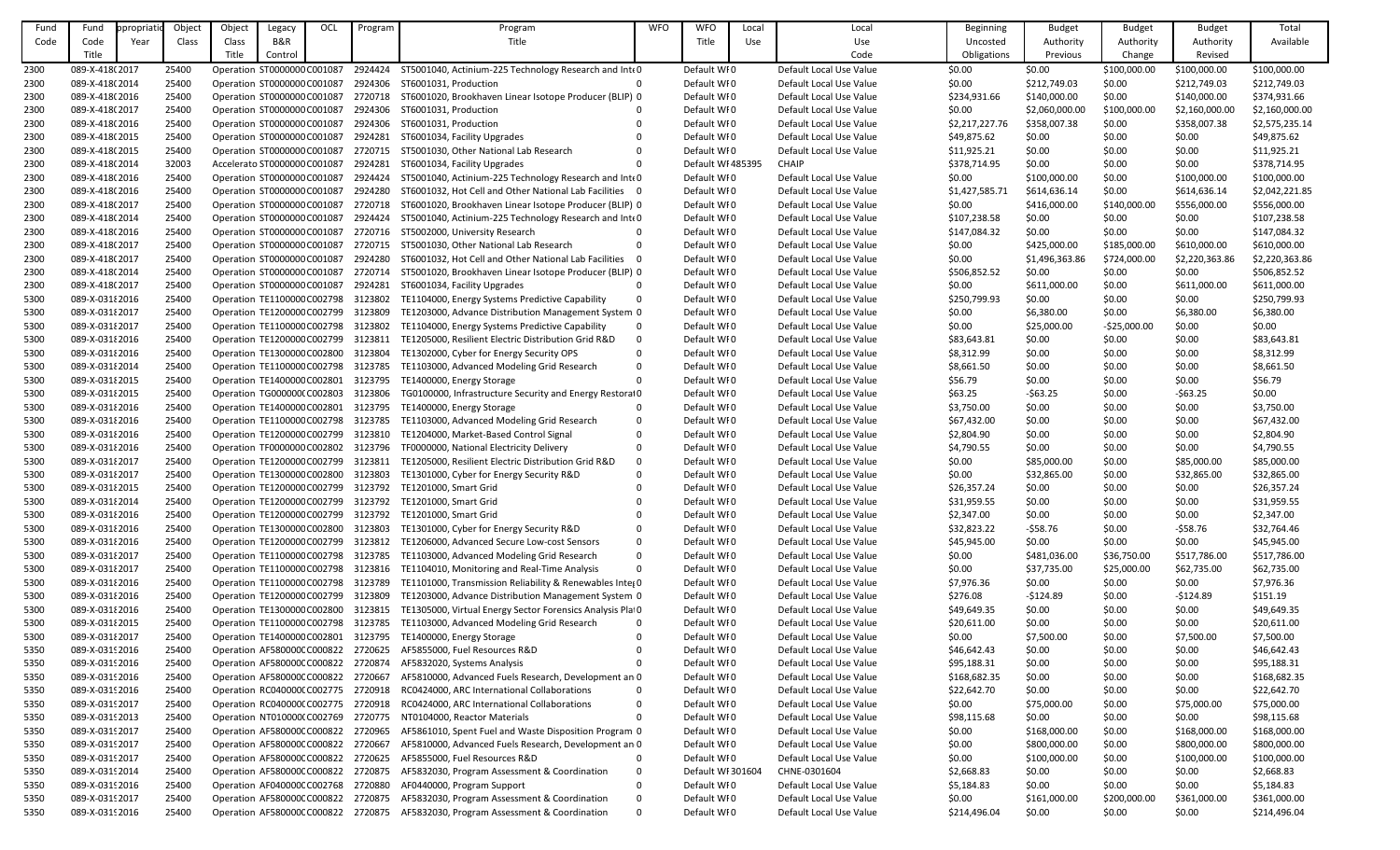| Fund               | Fund                                                    | <b>propriati</b> | Object | Object                      | Legacy  | OCL | Program | Program                                                        | <b>WFO</b> | <b>WFO</b>        | Local | Local                         | Beginning      | <b>Budget</b>                                                                      | <b>Budget</b>  | <b>Budget</b>                                                           | Total                                                                              |
|--------------------|---------------------------------------------------------|------------------|--------|-----------------------------|---------|-----|---------|----------------------------------------------------------------|------------|-------------------|-------|-------------------------------|----------------|------------------------------------------------------------------------------------|----------------|-------------------------------------------------------------------------|------------------------------------------------------------------------------------|
| Code               | Code                                                    | Year             | Class  | Class                       | B&R     |     |         | Title                                                          |            | Title             | Use   | Use                           | Uncosted       | Authority                                                                          | Authority      | Authority                                                               | Available                                                                          |
|                    | Title                                                   |                  |        | Title                       | Control |     |         |                                                                |            |                   |       | Code                          | Obligations    | Previous                                                                           | Change         | Revised                                                                 |                                                                                    |
| 5350               | 089-X-03192017                                          |                  | 25400  | Operation AF580000CC000822  |         |     | 2720874 | AF5832020, Systems Analysis                                    | $\Omega$   | Default WI0       |       | Default Local Use Value       | \$0.00         | \$655,000.00                                                                       | \$0.00         | \$655,000.00                                                            | \$655,000.00                                                                       |
| 5450               | 089-X-03212015                                          |                  | 25400  | Operation SL0000000 C002911 |         |     | 1005616 | SL0300000, Systems Integration (Balance of Systems an 0        |            | Default WI0       |       | Default Local Use Value       | \$7,158.23     | \$0.00                                                                             | \$0.00         | \$0.00                                                                  | \$7,158.23                                                                         |
| 5450               | 089-X-03212016                                          |                  | 25400  | Operation HT0000000 C002796 |         |     | 1009190 | HT0100000, Fuel Cell Systems R&D                               |            | Default WI 302017 |       | TCF Funding - Managed by OTT  | \$200,000.00   | \$0.00                                                                             | \$0.00         | \$0.00                                                                  | \$200,000.00                                                                       |
| 5450               | 089-X-03212013                                          |                  | 25400  | Operation EL1700000 C000955 |         |     | 1005091 | EL1708000, DOE Specific Investments                            |            | Default WI0       |       | Default Local Use Value       | \$118,016.25   | \$0.00                                                                             | \$0.00         | \$0.00                                                                  | \$118,016.25                                                                       |
| 5450               | 089-X-03212017                                          |                  | 25400  | Operation HT000000(C002796  |         |     | 1009190 | HT0100000, Fuel Cell Systems R&D                               |            | Default WI0       |       | Default Local Use Value       | \$0.00         | \$1,200,000.00                                                                     | \$0.00         | \$1,200,000.00                                                          | \$1,200,000.00                                                                     |
| 5450               | 089-X-03212017                                          |                  | 25400  | Operation SL0000000 C002911 |         |     | 1005616 | SL0300000, Systems Integration (Balance of Systems an 0        |            | Default WI0       |       | Default Local Use Value       | \$0.00         | \$500,000.00                                                                       | \$0.00         | \$500,000.00                                                            | \$500,000.00                                                                       |
| 5450               | 089-X-03212017                                          |                  | 25400  | Operation HT0000000 C002796 |         |     | 2223156 | HT1100000, Technology Acceleration                             |            | Default WI0       |       | Default Local Use Value       | \$0.00         | \$0.00                                                                             | \$25,779.00    | \$25,779.00                                                             | \$25,779.00                                                                        |
| 5450               | 089-X-03212015                                          |                  | 25400  | Operation VT000000CC001096  |         |     | 1005556 | VT1301000, Vehicle and System Simulation and Testing 0         |            | Default WI0       |       | Default Local Use Value       | \$7,101.82     | \$0.00                                                                             | \$0.00         | \$0.00                                                                  | \$7,101.82                                                                         |
| 5450               | 089-X-03212016                                          |                  | 25400  | Operation HT0000000 C002796 |         |     | 1009198 | HT0800000, Technology Validation                               |            | Default WI0       |       | Default Local Use Value       | \$46,852.96    | \$0.00                                                                             | \$0.00         | \$0.00                                                                  | \$46,852.96                                                                        |
| 5450               | 089-X-03212016                                          |                  | 25400  | Operation PG000000(C002840  |         |     | 1005604 | PG0400000, Innovation & Deployment                             |            | Default WI0       |       | Default Local Use Value       | \$85,000.00    | \$0.00                                                                             | \$0.00         | \$0.00                                                                  | \$85,000.00                                                                        |
| 5450               | 089-X-03212017                                          |                  | 25400  | Operation VT000000CC001096  |         |     | 1005554 | VT1201000, Batteries & Electric Drive Technology - Ener 0      |            | Default WI0       |       | Default Local Use Value       | \$0.00         | \$2,550,000.00                                                                     | \$0.00         | \$2,550,000.00                                                          | \$2,550,000.00                                                                     |
| 5450               | 089-X-03212017                                          |                  | 25400  | Operation VT000000CC001096  |         |     | 1005556 | VT1301000, Vehicle and System Simulation and Testing 0         |            | Default WI0       |       | Default Local Use Value       | \$0.00         | \$7,401.00                                                                         | \$0.00         | \$7,401.00                                                              | \$7,401.00                                                                         |
| 5450               | 089-X-03212016                                          |                  | 25400  | Operation HT000000(C002796  |         |     | 1009190 | HT0100000, Fuel Cell Systems R&D                               |            | Default WI0       |       | Default Local Use Value       | \$300,000.00   | \$0.00                                                                             | \$0.00         | \$0.00                                                                  | \$300,000.00                                                                       |
| 5450               | 089-X-03212014                                          |                  | 25400  | Operation VT000000CC001096  |         |     | 1004893 | VT0204000, Vehicle Technologies Deployment                     |            | Default WI0       |       | Default Local Use Value       | \$338.96       | $-5338.96$                                                                         | \$0.00         | $-5338.96$                                                              | \$0.00                                                                             |
| 5450               | 089-X-03212016                                          |                  | 25400  | Operation VT000000CC001096  |         |     | 1005556 | VT1301000, Vehicle and System Simulation and Testing 0         |            | Default WI0       |       | Default Local Use Value       | \$167,675.00   | \$0.00                                                                             | \$0.00         | \$0.00                                                                  | \$167,675.00                                                                       |
| 5450               | 089-X-03212016                                          |                  | 25400  | Operation SL0000000 C002911 |         |     | 1005616 | SL0300000, Systems Integration (Balance of Systems an 0        |            | Default WI0       |       | Default Local Use Value       | \$0.00         | \$7,158.23                                                                         | \$0.00         | \$7,158.23                                                              | \$7,158.23                                                                         |
| 5450               | 089-X-03212017                                          |                  | 25400  | Operation GT0000000 C002910 |         |     | 1005613 | GT0300000, Hydrothermal                                        |            | Default WI0       |       | Default Local Use Value       | \$0.00         | \$425,000.00                                                                       | \$0.00         | \$425,000.00                                                            | \$425,000.00                                                                       |
| 5450               | 089-X-03212014                                          |                  | 25400  | Operation GT0000000 C002910 |         |     | 1005612 | GT0100000, Enhanced Geothermal Systems                         |            | Default WI0       |       | Default Local Use Value       | \$6,318.43     | \$0.00                                                                             | \$0.00         | \$0.00                                                                  | \$6,318.43                                                                         |
| 5450               | 089-X-03212015                                          |                  | 25400  | Operation ED0000000 C000949 |         |     | 1009209 | ED2701000, Next Generation Manufacturing                       |            | Default WI0       |       | Default Local Use Value       | \$0.00         | \$319,142.00                                                                       | \$0.00         | \$319,142.00                                                            | \$319,142.00                                                                       |
| 5450               | 089-X-03212016                                          |                  | 25400  | Operation VT000000CC001096  |         |     | 1005554 | VT1201000, Batteries & Electric Drive Technology - Ener 0      |            | Default WI0       |       | Default Local Use Value       | \$1,470,704.46 | $-$220.67$                                                                         | \$0.00         | $-5220.67$                                                              | \$1,470,483.79                                                                     |
| 5450               | 089-X-03212016                                          |                  | 25400  | Operation ED0000000 C000949 |         |     | 1009209 | ED2701000, Next Generation Manufacturing                       | 0          | Default WI0       |       | Default Local Use Value       | \$0.00         | \$491,168.00                                                                       | \$0.00         | \$491,168.00                                                            | \$491,168.00                                                                       |
| 5450               | 089-X-03212015                                          |                  | 25400  | Operation HT0000000 C002796 |         |     | 1009190 | HT0100000, Fuel Cell Systems R&D                               |            | Default WI0       |       | Default Local Use Value       | \$6,683.36     | \$0.00                                                                             | \$0.00         | \$0.00                                                                  | \$6,683.36                                                                         |
| 5450               | 089-X-03212016                                          |                  | 25400  | Operation GT000000(C002910  |         |     | 1005613 | GT0300000, Hydrothermal                                        |            | Default WI0       |       | Default Local Use Value       | \$142,653.99   | \$0.00                                                                             | \$0.00         | \$0.00                                                                  | \$142,653.99                                                                       |
| 5450               | 089-X-03212014                                          |                  | 25400  | Operation BM010000 C000846  |         |     | 1009218 | BM0107000, Biopower                                            |            | Default WI0       |       | Default Local Use Value       | \$2,556.10     | $-$ \$993.55                                                                       | \$0.00         | $-5993.55$                                                              | \$1,562.55                                                                         |
| 5498               | 089-X-03212015                                          |                  | 25400  | Operation 4.56E+08 C003005  |         |     | 6600146 | 456160031, Industry - Domestic                                 | 486096     | <b>CHAGR8730</b>  |       | Default Local Use Value       | \$56,623.76    | \$0.00                                                                             | \$0.00         | \$0.00                                                                  | \$56,623.76                                                                        |
| 5498               | 089-X-03212017                                          |                  | 25400  | Operation 4.56E+08 C003005  |         |     | 6600146 | 456160031, Industry - Domestic                                 | 4860966    | <b>CHAGR8730</b>  |       | Default Local Use Value       | \$0.00         | \$193,203.88                                                                       | \$0.00         | \$193,203.88                                                            | \$193,203.88                                                                       |
| 5498               | 089-X-03212016                                          |                  | 25400  | Operation 4.56E+08 C003005  |         |     | 6600146 | 456160031, Industry - Domestic                                 | 4860966    | CHAGR8730         |       | Default Local Use Value       | \$193,203.88   | \$0.00                                                                             | \$0.00         | \$0.00                                                                  | \$193,203.88                                                                       |
| 6600               | 089X0337 2014                                           |                  | 25400  | Operation CJ0100000 C002599 |         |     | 3166012 | CJ0100000, ARPA-E Projects                                     |            | Default WI0       |       | Default Local Use Value       | \$36,666.49    | \$0.00                                                                             | \$0.00         | \$0.00                                                                  | \$36,666.49                                                                        |
| 6600               | 089X0337 2014                                           |                  | 25400  | Operation CJ0100000 C002599 |         |     | 3166012 | CJ0100000, ARPA-E Projects                                     |            | Default WI 1249   |       | CHARPA-0001249                | \$561,053.77   | \$0.00                                                                             | \$0.00         | \$0.00                                                                  | \$561,053.77                                                                       |
| 6600               | 089X0337 2016                                           |                  | 25400  | Operation CJ0100000 C002599 |         |     | 3166012 | CJ0100000, ARPA-E Projects                                     |            | Default WI 1314   |       | <b>ARPA-E Lab Allocations</b> | \$0.00         | \$600,000.00                                                                       | \$0.00         | \$600,000.00                                                            | \$600,000.00                                                                       |
| 6600               | 089X0337 2014                                           |                  | 25400  |                             |         |     |         | Operation CJ0100000 C002599 3166012 CJ0100000, ARPA-E Projects |            | Default WI 1250   |       | CHARPA-0001250                | \$241,490.09   | \$0.00                                                                             | \$0.00         | \$0.00                                                                  | \$241,490.09                                                                       |
|                    | <b>Non-Appropriated Total</b>                           |                  |        |                             |         |     |         |                                                                |            |                   |       |                               | \$8,345,788.01 |                                                                                    |                | \$24,883,427.76    \$2,909,557.20    \$27,792,984.96    \$36,138,772.97 |                                                                                    |
|                    | <b>DOE Appropriated Total</b>                           |                  |        |                             |         |     |         |                                                                |            |                   |       |                               |                | \$156,326,759.65 \$504,352,849.67 \$4,899,579.81 \$509,252,429.48 \$665,579,189.13 |                |                                                                         |                                                                                    |
| <b>SF-30 Total</b> |                                                         |                  |        |                             |         |     |         |                                                                |            |                   |       |                               |                |                                                                                    |                |                                                                         | \$164,672,547.66 \$529,236,277.43 \$7,809,137.01 \$537,045,414.44 \$701,717,962.10 |
|                    | <b>FPDS-NG Total [Action Obligation]</b>                |                  |        |                             |         |     |         |                                                                |            |                   |       |                               |                |                                                                                    | \$4,899,579.81 |                                                                         |                                                                                    |
|                    | <b>FPDS-NG Total [Base And Exercised Options Value]</b> |                  |        |                             |         |     |         |                                                                |            |                   |       |                               |                |                                                                                    | \$7,809,137.01 |                                                                         |                                                                                    |
|                    | <b>FPDS-NG Total [Base And All Options Value]</b>       |                  |        |                             |         |     |         |                                                                |            |                   |       |                               |                |                                                                                    | \$7,809,137.01 |                                                                         |                                                                                    |

Agency Sub-Report

|                                               | Obligation Change |
|-----------------------------------------------|-------------------|
| Agency                                        | Amount            |
|                                               |                   |
| Department of Commerce                        | 264,709.88        |
| Department of Homeland Security               | 2,012,537.56      |
| Executive Office of the President             | 7,500,000.00      |
| General Services Administration               | 164, 225.07       |
| Intelligence Community Management Account     | 400,000.00        |
| National Aeronautics and Space Administration | 1,746,578.63      |
| Nuclear Regulatory Commission                 | 67,961.17         |
|                                               |                   |

--------------------------